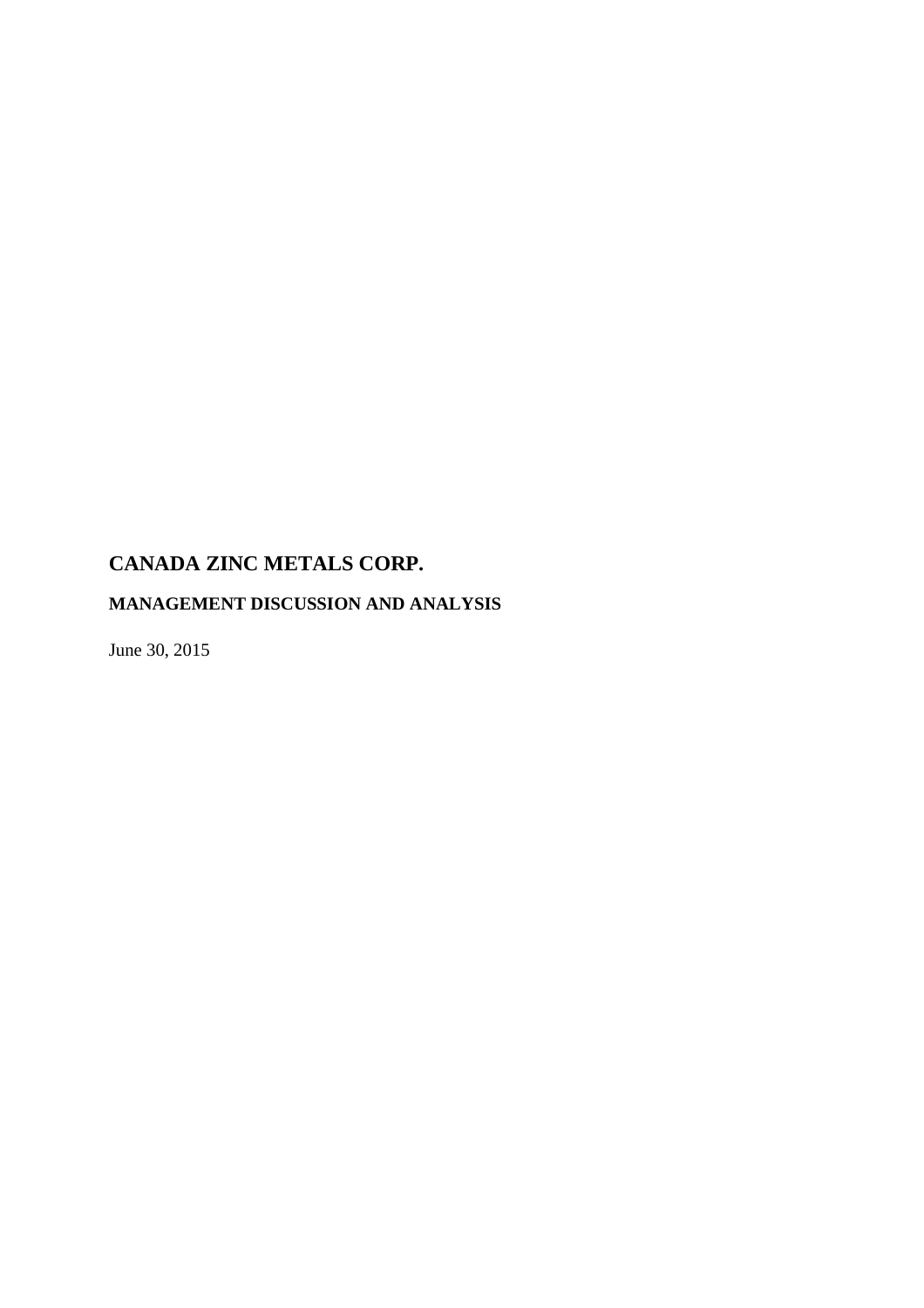Management Discussion and Analysis, page 1 June 30, 2015

### **1.1 Date**

This Management Discussion and Analysis ("MD&A") of Canada Zinc Metals Corp. ("Canada Zinc Metals" or the "Company") has been prepared by management as of October 22, 2015 and should be read in conjunction with the consolidated audited financial statements and related notes thereto of the Company for the years ended June 30, 2015 and 2014, which were prepared in accordance with International Financial Reporting Standards ("IFRS") as issued by the International Accounting Standards Board ("IASB") and International Financial Reporting Interpretations Committee ("IFRIC").

The Company is presently a "Venture Issuer", as defined in NI 51-102.

This MD&A may contain "forward-looking statements" which reflect the Company's current expectations regarding the future results of operations, performance and achievements of the issuer, including potential business or mineral property acquisitions and negotiation and closing of future financings. The issuer has tried, wherever possible, to identify these forward-looking statements by, among other things, using words such as "anticipate," "believe," "estimate," "expect" and similar expressions.

These forward-looking statements include statements regarding the success of exploration activities, permitting time lines, the requirements of future capital, drill results and the estimation of mineral resources and reserves. These statements involve known and unknown risks, uncertainties and other factors including but not limited to changes in commodity prices and, particularly, zinc prices, access to skilled personnel, results of exploration and development activities, uninsured risks, regulatory changes, defects in title, availability of materials and equipment, timeliness of government approvals, actual performance of facilities, equipment and processes relative to specifications and expectations and unanticipated environmental impacts on operations that may cause actual results or events to differ materially from those anticipated in such forward-looking statements. The Company believes that the expectations reflected in those forward-looking statements are reasonable, but no assurance can be given that these expectations will prove to be correct and such forward-looking statements contained into this report should not be unduly relied upon. The statements reflect the current beliefs of the management of the Company, and are based on currently available information. Actual results and developments are likely to differ, and may differ materially, from those expressed or implied by the forward-looking statements contained in this report. Readers should not place undue reliance on forwardlooking statements as the plans, intentions or expectations upon which they are based might not occur.

### **1.2 Overall Performance**

The Company was incorporated under the laws of the Province of British Columbia on February 10, 1988. The Company operates in one business segment, that being the exploration and development of mineral properties in Canada. As at the date hereof, the Company has mining interests in properties located in British Columbia.

Significant events and operating highlights for the year ended June 30, 2015 and up to the date of these MD&A:

- The Company completed eight diamond drill holes on the Cardiac Creek deposit in 2015, totaling 5,350 metres of HQ drilling. The program successfully intersected Zn-Pb-Ag mineralization in all eight holes. Assays from the first four holes of the 2015 exploration drill program demonstrate the consistency of the high grade core of the deposit laterally and at depth, especially A-15-121, which returned one of the best intercepts ever obtained from drilling on the deposit. Detailed analysis is included in "2015 Diamond Drilling Program" section below.
- The 2015 exploration program also included completion of an airborne gravity geophysical survey and follow-up interpretation and target definition for the Akie, Mt. Alcock and Yuen North properties. The Company commenced a large-scale airborne gravity gradiometry geophysical survey over two large property blocks, one covering the Akie property and one covering the Mt. Alcock and Yuen North properties. The Company commenced the survey in November 2014; however inclement weather forced an early shutdown of the program. Favorable weather conditions in mid-February allowed the recommencement of the survey and it was completed during March, 2015. The helicopter-borne FALCON<sup>™</sup> gravity survey was completed by CGG of Mississauga, Ontario.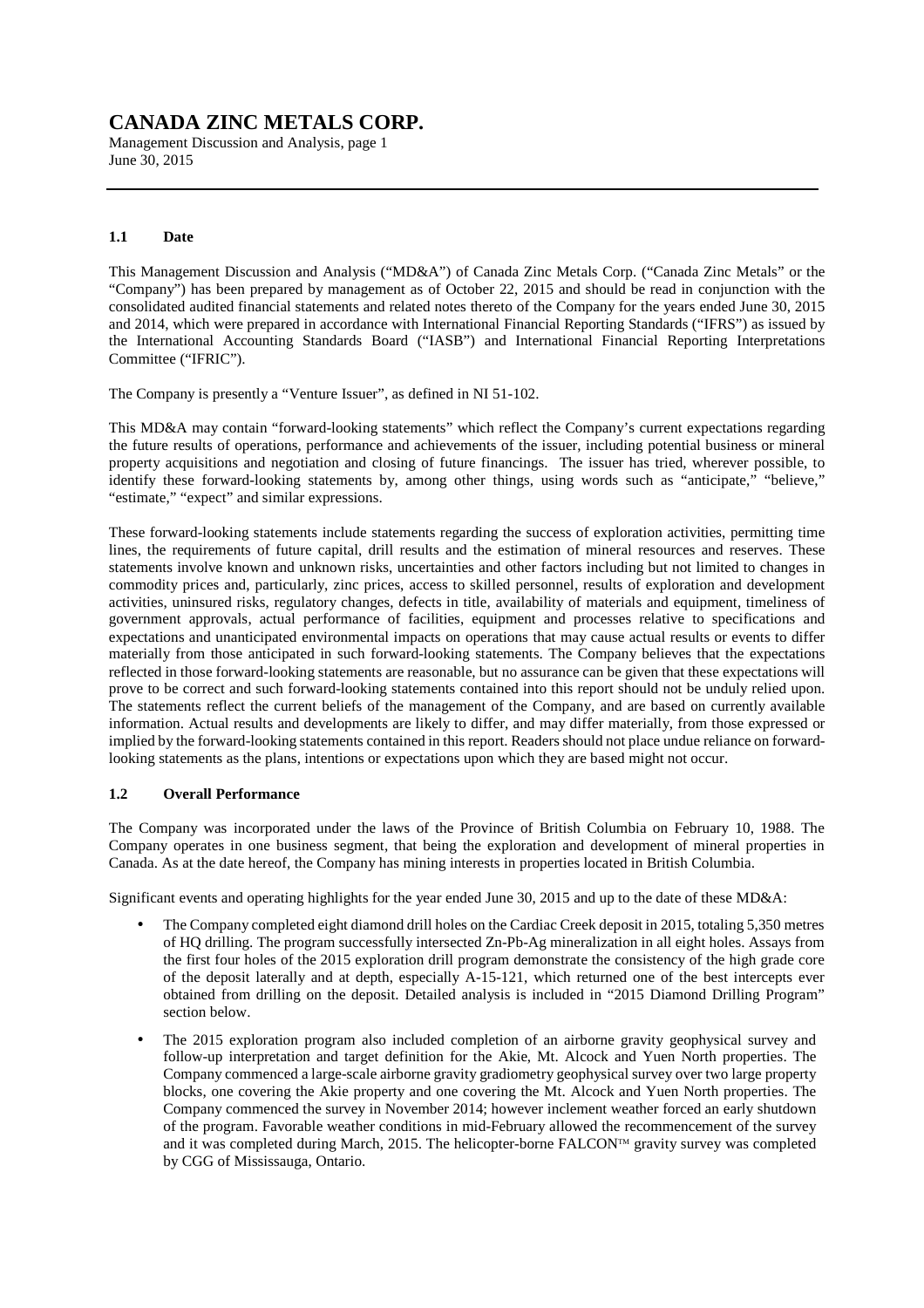Management Discussion and Analysis, page 2 June 30, 2015

> Preliminary geophysical data from the survey was received and is presently being processed and analyzed by geophysical consultants. The gravity survey will provide key insights into the characteristics of the Gunsteel Formation, especially in areas of known exposed barite mineralization, such as at Mt. Alcock and at the Sitka showing on the Akie property. Further details are included in 'Airborne Geophysical Surveys" section below.

- Teck Resources Limited ("Teck") and their joint venture partner Korea Zinc Co. ("Korea Zinc") completed a similar airborne gravity gradiometry survey over the Company's 100% owned Pie, Cirque East and Yuen contiguous block of properties in 2015, pursuant to the option agreement (the "Option Agreement') dated September 6, 2013.
- Teck/Korea Zinc also conducted ground exploration on the Company's 100% owned Pie, Cirque East and Yuen contiguous block of properties in 2015. The field program was conducted by Teck from their Cirque exploration camp located approximately 22 km northwest of the Company's flagship Akie property. The work commenced in June was completed in late September. Work focused on drill targeting with a multidimensional program of airborne gravity geophysics, rock and soil geochemistry, re-logging historical drill holes, and geological mapping. Results are discussed in more detail in the "Agreement with Teck and Korea Zinc" section below.
- During the 2014 exploration season, the Company completed eight HQ diamond drill holes on the Cardiac Creek deposit, totaling 2,855 metres. The drilling focused on targets along the up-dip, northwest and southeast areas of the deposit with the objective of expanding the boundary of the internal high grade core as well as expanding the overall perimeter of the deposit. Detailed analysis is included in "2014 Diamond Drilling Program" section below.
- In September 2014, the Company completed a flow-through private placement of 1,955,090 common shares at a price of \$0.55 per share for gross proceeds of \$1,075,300.
- In October 2014, the Company completed a private placement of 988,220 flow-through shares at a price of \$0.55 per flow-through share for gross proceeds of \$543,521, and non-flow through private placement of 580,750 units at a price of \$0.50 per unit for gross proceeds of \$290,375.

### **AKIE PROPERTY, KECHIKA TROUGH DISTRICT, BC (zinc, lead, silver)**

The Company holds a 100% interest in the Akie Property, which is located approximately 260 kilometers northnorthwest of the town of Mackenzie in northeastern British Columbia.

The Akie zinc-lead-silver property is situated within the Kechika Trough, the southernmost extension of the regionally extensive Paleozoic Selwyn Basin, one of the most prolific sedimentary basins in the world for the occurrence of sedimentary exhalative (SEDEX ) zinc-lead-silver deposits and stratiform barite deposits.

Drilling on the Akie property by Inmet Mining Corporation from 1994 to 1996 and by Canada Zinc Metals since 2005 has identified a significant deposit of SEDEX-style zinc-lead-silver mineralization named the Cardiac Creek deposit. The deposit is hosted by variably siliceous, fine grained clastic rocks of the middle to late Devonian Gunsteel Formation, the same host formation for other known deposits in the district, including Teck Resources/Korea Zinc's jointly-owned Cirque deposit, located about 20 kilometres to the northwest.

In the spring of 2012, the Company re-engaged Rob Sim, P. Geo., to evaluate, calculate and produce an updated 43-101 compliant resource for the Cardiac Creek deposit. Robert Sim is an independent consultant and served as the Qualified Person responsible for the preparation of the 2012 NI 43-101 Technical Report on the Akie Project and is responsible for the 2008 and 2012 mineral resource estimates for the Cardiac Creek deposit.

The technical report, entitled "NI 43-101 Technical Report Akie Zinc-Lead-Silver Project, British Columbia, Canada" and dated March 14, 2012, can be found on SEDAR (www.sedar.com). The report updated the work done by the Company since May of 2008, the date of the previous 43-101 compliant resource calculation. The new resource builds on surface diamond drilling completed by the Company during the period of mid-2008 to the end of 2011 and establishes the Cardiac Creek deposit as one of the premier undeveloped zinc-rich base metal projects in the world.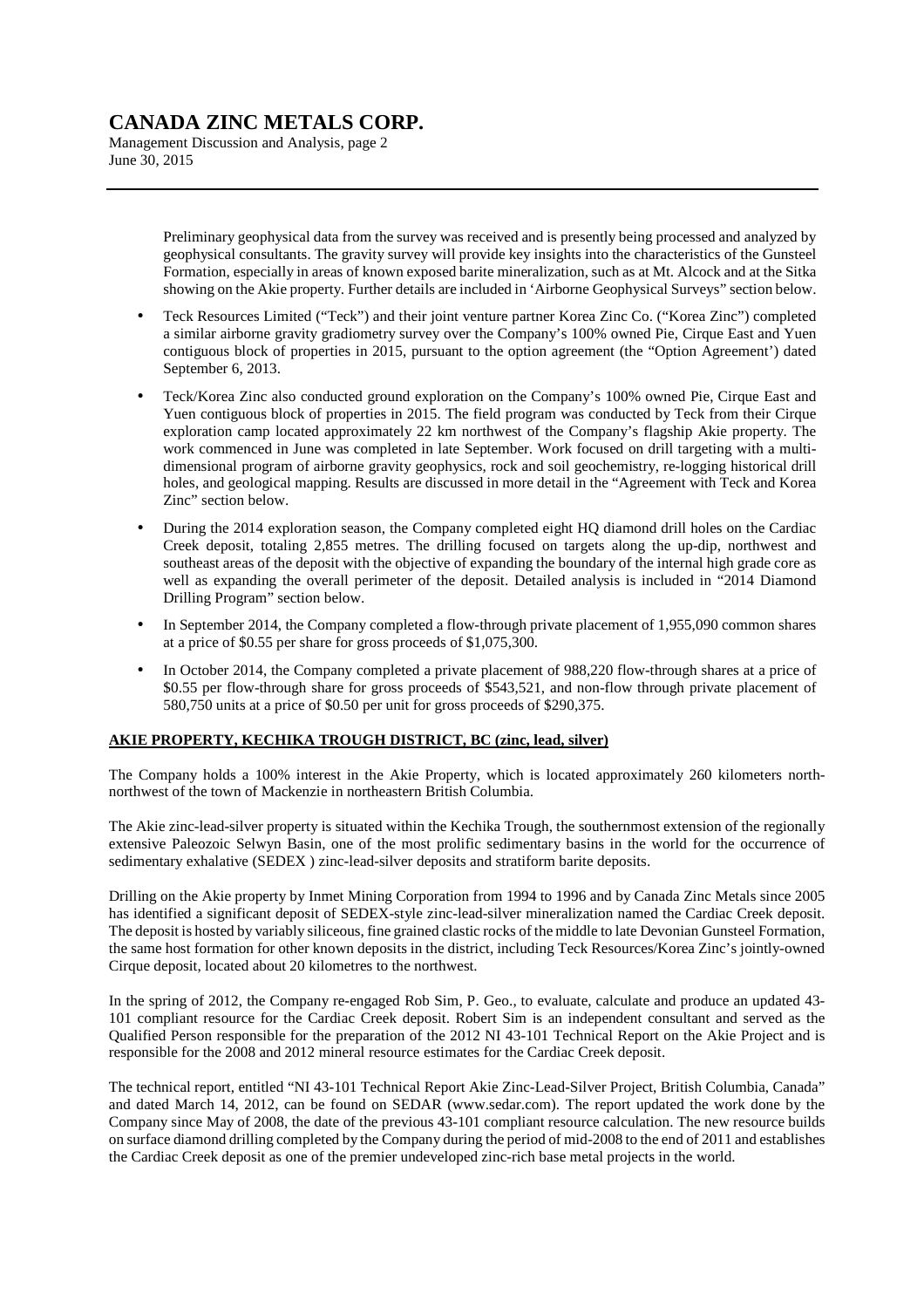Management Discussion and Analysis, page 3 June 30, 2015

The Company has outlined a NI 43-101 compliant mineral resource including an indicated resource of 12.7 million tonnes grading 8.4% zinc, 1.7% lead and 13.7 g/t silver (at a 5% zinc cut-off grade) and an inferred resource of 16.3 million tonnes grading 7.4% zinc, 1.3% lead and 11.6 g/t silver (at a 5% zinc cut-off grade). Using this estimate, the deposit contains 2.4 billion pounds of zinc, 472 million pounds of lead and 5.6 million ounces of silver in the indicated category, and 2.6 billion pounds of zinc, 482 million pounds of lead and 6.1 million ounces of silver in the inferred category (at 5% zinc cut-off).

| <b>Cut-off Grade</b><br>$(Zn\% )$ | ktonnes | $\text{Zn}(\%)$ | Pb $(\% )$ | Ag (gpt)    | Combined $\mathbb{Z}n +$<br>Pb $(%$ |
|-----------------------------------|---------|-----------------|------------|-------------|-------------------------------------|
| <b>Indicated</b>                  |         |                 |            |             |                                     |
| $\overline{c}$                    | 20,088  | 6.59            | 1.31       | 11.2        | 7.90                                |
| 3                                 | 17,683  | 7.15            | 1.43       | 12.0        | 8.58                                |
| 4                                 | 15,195  | 7.75            | 1.56       | 12.8        | 9.31                                |
| 5                                 | 12,731  | 8.38            | 1.68       | 13.7        | 10.06                               |
| 6                                 | 10,342  | 9.05            | 1.81       | 14.6        | 10.86                               |
| $\tau$                            | 7,798   | 9.89            | 1.98       | 15.6        | 11.87                               |
| <b>Inferred</b>                   |         |                 |            |             |                                     |
| 2                                 | 48,102  | 4.62            | 0.83       | 8.1         | 5.63                                |
| 3                                 | 33,016  | 5.61            | 1.02       | 9.4         | 6.63                                |
| 4                                 | 23,278  | 6.50            | 1.19       | 10.5        | 7.69                                |
| 5                                 | 16,287  | 7.38            | 1.34       | <b>11.6</b> | 8.72                                |
| 6                                 | 11,026  | 8.28            | 1.50       | 12.5        | 9.78                                |
| 7                                 | 7,092   | 9.29            | 1.67       | 13.7        | 10.96                               |

### **Cardiac Creek Deposit: Mineral Resource Summary**

(1) "Base case" cut-off grade of 5% Zn highlighted in table

(2) Mineral resources are not mineral reserves as the economic viability has not been demonstrated.

The deposit remains open at depth and along strike. Further delineation and exploration drilling is being considered using both surface drilling and planned underground drilling stations located in the footwall of the deposit from the 950 metre elevation mark. All permitting and engineering designs are complete and in-hand in order to commence the underground drill program.

### **2015 Diamond Drilling Program**

Exploration on the Akie Property in 2015 consisted of a total of 5,350 metres of HQ/NQ drilling in eight drill holes on the Akie property. Drilling focused on resource expansion down-dip of the current indicated resource and expansion of the robust and high-grade zinc-lead-silver system in the central core of the Cardiac Creek deposit. All eight drill holes successfully intersected Zn-Pb-Ag mineralisation of the Cardiac Creek deposit. The program ran from early June until late September. A total of 1,120 core samples, including industry standard QA/QC samples, were submitted to Acme Labs in Vancouver BC, an ISO 9001 and 17025 certified assay and geochemical analytical lab. Good drill production, cost efficiencies and budget control realized enough cost savings to warrant extending the program to complete a bonus 8th drill hole with a total length of 322 metres.

Results have been announced from four holes (A-15-121, A-15-122, A-15-124, A-15-245) totaling 2,278 metres. Drill hole A-15-123 was abandoned downhole at a depth of 270.66 metres due to excessive deviation and re-started as drill hole A-15-124. Results from the additional holes are pending. The drill data will be used to update the Cardiac Creek geological model with important infill and down-dip drill intercepts.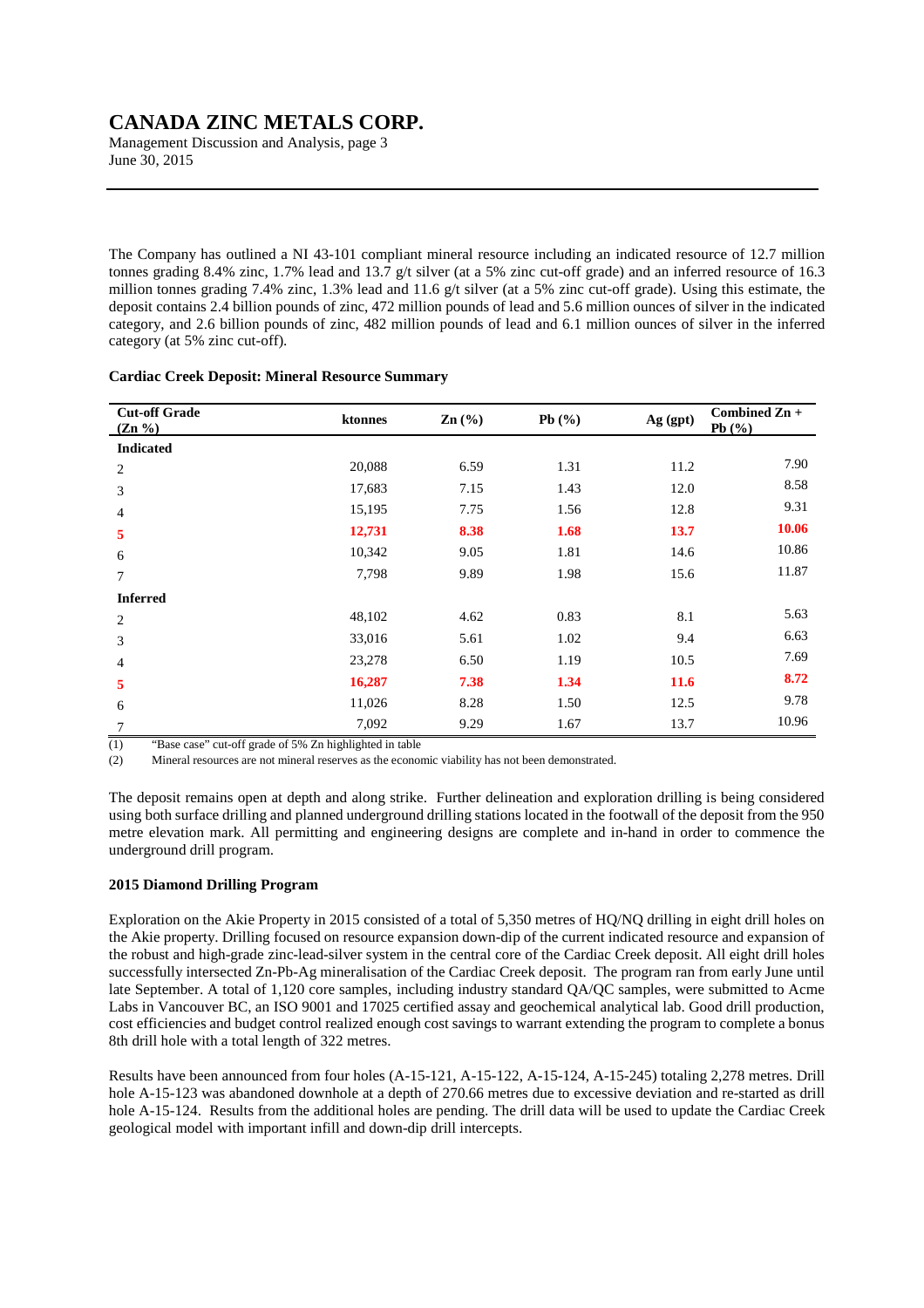Management Discussion and Analysis, page 4 June 30, 2015

**Drill hole A-15-121** targeted the high grade core of the Cardiac Creek deposit with the intended pierce point located approximately 75 metres down-dip of the high grade holes A-05-32, A-07-50, and A-07-53. Previously reported results from these hole include; 26.70 metres of 14.69% Zn+Pb in A-05-32, 29.40 metres of 15.78% Zn+Pb in A-07-50, and 16.23 metres of 15.15% Zn+Pb in A-07-53. The objective of this target was to expand the known high grade mineralisation down-dip and the limits of the 5% Zn cut-off indicated resource.

The Cardiac Creek Zone was intersected from 433.87 to 483.32 metres and characterized by very thick sulphide beds consisting primarily of fine to very fine grained grey sphalerite, galena and pyrite laminations. Higher grade sections of individual sulphide beds displayed a mottled texture comprised of sphalerite, galena, quartz and barite.

A strongly mineralized Footwall Zone (FW) was intersected from 493.08 to 508.48 metres, and consisted of interbedded sphalerite and galena-enriched, mottled sulphide beds and massive granular barite with minor quartz-carbonate veining. Underlying the Footwall Zone are several beds of massive barite with laminar pyrite and sphalerite enrichment interbedded with shale that extends to 523.06 metres. A 12.46 metre thick massive sulphide lens (MS) was intersected from 523.06 to 535.52 metres comprised primarily of bright brassy yellow pyrite with a central zone enriched with carbonate and pink to grey sphalerite with galena enrichment. The massive sulphide lens graded into a debris flow cemented by bright brassy yellow pyrite. The hole continued into typical basement lithologies and was shut down at a depth of 554.17 metres.

The entire mineralized interval extending from 419.16 to 531.00 metres returned 7.34% combined Zn+Pb and 14.24 g/t Ag over a true width of 64.29 metres. The Cardiac Creek Zone, Footwall Zone and the massive sulphide lens are contained within this extensive envelope of mineralisation. The results from these zones are tabulated below and include 28.51 metres (true width) of 10.22% Zn, 2.34% Pb and 20.45 g/t Ag for a total of 12.56% combined Zn+Pb from the Cardiac Creek zone. Also included within this mineralized interval was 12.98 metres ( true width) of 13.83% Zn , 3.23% Pb and 28.98 g/t Ag for a total of 17.06% combined Zn + Pb. The Footwall zone (FW) returned 8.86 metres (true width) of 8.88% Zn, 1.36% Pb, and 21.51 g/t Ag for a total of 10.24% combined Zn+Pb.

**Drill hole A-15-122** targeted the lateral strike extents of the high grade core within the Cardiac Creek deposit with the intended pierce point located between holes A-07-48 and A-08-65 and along strike of A-07-51 with an approximate separation of 75 metres. Previously reported results from these surrounding holes included: 7.04 metres (core length) of 10.14% Zn+Pb in A-07-48, 24.54 metres (core length) of 15.49% Zn+Pb in A-07-51, and 17.82 metres (true width) of 11.77% Zn+Pb in A-08-65.

The Cardiac Creek Zone was intersected from 488.97 to 516.50 metres with a shale interbed from 495.32 to 497.70 metres. Mineralisation is characterized by thick sulphide beds comprised of very fine grained, grey sphalerite, cream colored sphalerite and mottle textured quartz – carbonate – sphalerite – galena. Galena is disseminated within grey sphalerite and mottled mineralisation. The hole was shut down in calcareous siltstone of the Road River Group at a depth of 553.21 meters.

A broad envelope of mineralisation is present from 474.45 to 519.30 metres and returned 6.87% combined Zn+Pb and 11.16 g/t Ag over a true width of 39.16 metres. The Cardiac Creek zone returned 10.31% combined Zn+Pb and 14.64 g/t Ag over a true width of 23.36 metres including 12.35 metres (true width) grading 13.62% combined  $\mathbb{Z}_{n+}$ Pb and 17.92 g/t Ag. These high grade intervals are outlined in the table below.

**Drill hole A-15-124** targeted the high grade core of the Cardiac Creek deposit with the intended pierce point located approximately 75 metres down-dip of the high grade hole A-05-32. Previously reported results from A-05-32 include: 26.7 metres (core length) of 14.69% Zn+Pb.

The hole intersected a 30 metre interval of proximal facies pyrite mineralization overlying the Cardiac Creek Zone. The Cardiac Creek Zone consisted of three main sections extending over a downhole length of 55.28 metres separated by intervals of weakly mineralized shale. The first section occurred immediately below proximal facies mineralization and consisted of approximately 40% visible sulphide bedding with sphalerite bands over a downhole interval of 19.87 metres. The second section is characterized by approximately 60% visible sulphide bedding with mottled sphalerite bands with galena over a downhole interval of 8.73 metres. The last section is a well-developed zone of Cardiac Creek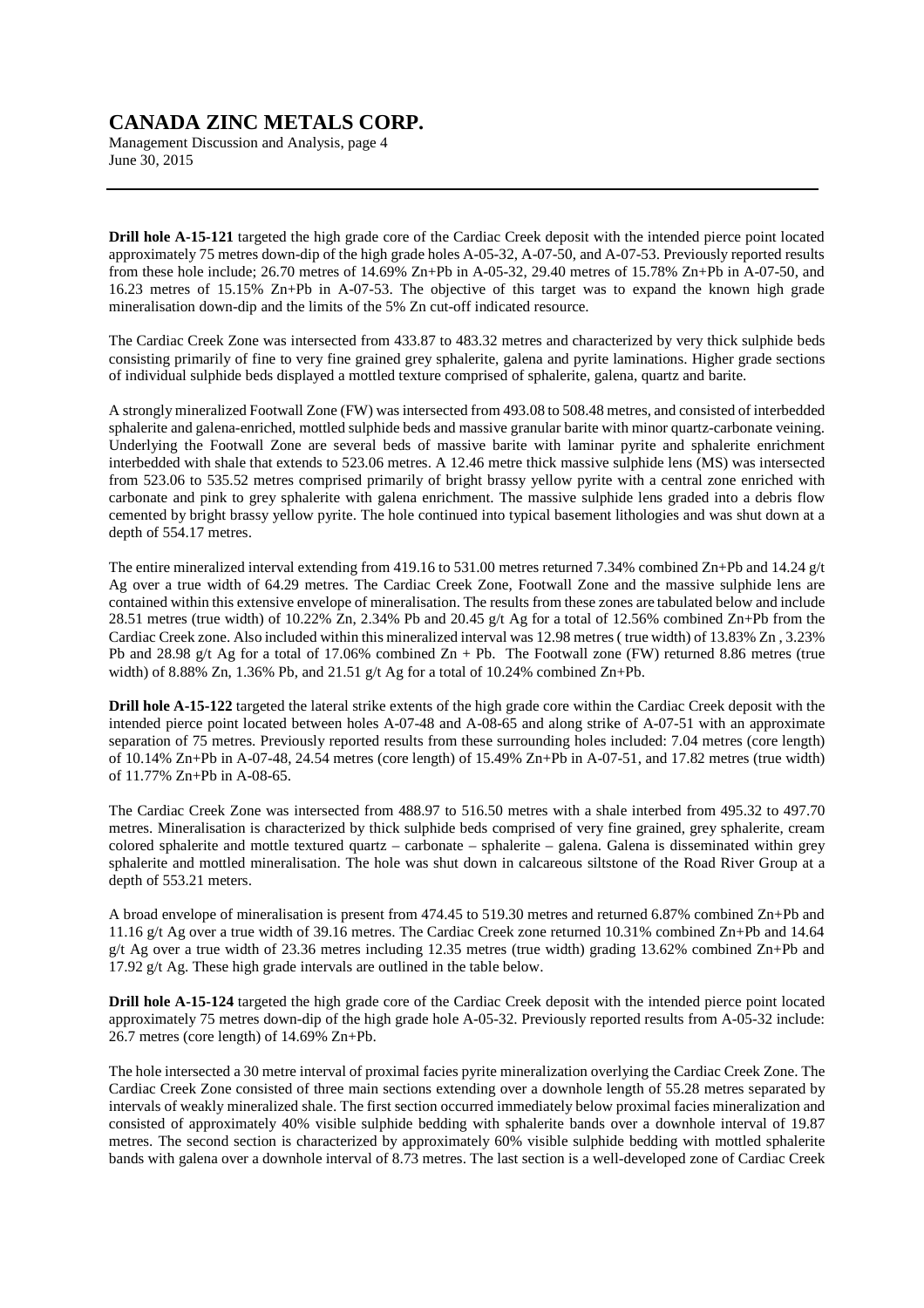Management Discussion and Analysis, page 5 June 30, 2015

style mineralisation with approximately 65-70% visible sulphide bedding throughout, over a downhole interval of 15.81 metres. The hole was finished in calcareous siltstone at a total depth of 708.66 metres.

A-15-124 contains an extensive interval of mineralisation that is present from 577.63 to 662.30 metres that grades 5.47% combined Zn+Pb and 9.20 g/t Ag over a true width of 58.53 metres. The Cardiac Creek Zone, included within that interval from 601.13 to 656.41 metres, returned 7.72% combined Zn+Pb and 12.30  $g/t$  Ag over a true width of 38.43 metres. Higher grade intervals include 11.58 % Zn+Pb and 18.22 g/t Ag over a true width of 21.41 metres, and 17.20% Zn+Pb and 26.43 g/t Ag over a true width of 11.09 metres. The results from A-15-124 are tabulated below.

**Drill hole A-15-125** targeted the up-dip extents of the high grade core of the Cardiac Creek deposit with the intended pierce point located between holes A-07-49 and A-07-50 and along strike of A-07-53 with an approximate separation of 75 metres. Previously reported results from these surrounding holes included: 20.19 metres (core length) of 13.65% Zn+Pb in A-07-49, 20.98 metres (core length) of 20.08% Zn+Pb in A-07-50, and 16.23 metres (core length) of 15.15% Zn+Pb in A-07-53.

The hole intersected a thin 6.67 metre interval of proximal facies pyrite mineralisation before shifting into the Cardiac Creek Zone at 416.05 metres. The zone, extending to a depth of 439.91 metres, is characterized by laminar pyrite with steadily increasing amounts of mottled sphalerite banding with galena occurring downhole. Based on visual estimates, higher grade Cardiac Creek mineralization occurred from 429.98 to 439.91 metres. In this interval, the mineralisation is dominantly mottled sphalerite-quartz-carbonate-galena, with minor laminated pyrite. Disseminated galena is fine grained and in close association with the mottling textures. Visible mineralisation makes up approximately 45% of the interval. The hole was terminated at a depth of 461.64 metres in Road River Group siltstone.

The Cardiac Creek Zone was intersected from 414.85 to 441.62 metres and returned 8.53% combined Zn+Pb and 12.28 g/t Ag over a true width of 23.37 metres. Inclusive higher grade intervals include 11.45% Zn+Pb and 15.75 g/t Ag over a true width of 15.76 metres, and 15.45% Zn+Pb and 21.76 g/t Ag over a true width of 8.68 metres.

| Drill Hole | From $(m)$ | To(m)  | True Width $(m)^*$ | $Zn$ (%) | Pb(%) | Ag(g/t) | $Zn+Pb$ $(\% )$ |
|------------|------------|--------|--------------------|----------|-------|---------|-----------------|
| A-15-121   | 419.16     | 531.00 | 64.29              | 6.06     | 1.28  | 14.24   | 7.34            |
| including  | 419.16     | 483.32 | 36.89              | 8.03     | 1.82  | 16.38   | 9.85            |
| including  | 433.80     | 483.32 | 28.51              | 10.22    | 2.34  | 20.45   | 12.56           |
| including  | 445.90     | 482.07 | 20.84              | 12.76    | 2.93  | 25.01   | 15.69           |
| including  | 459.55     | 482.07 | 12.98              | 13.83    | 3.23  | 28.98   | 17.06           |
| <b>FW</b>  | 493.08     | 508.48 | 8.86               | 8.88     | 1.36  | 21.51   | 10.24           |
| MS         | 523.06     | 535.52 | 7.14               | 1.98     | 0.17  | 11.09   | 2.15            |
| $A-15-122$ | 474.45     | 519.30 | 39.16              | 5.75     | 1.12  | 11.16   | 6.87            |
| including  | 489.00     | 515.70 | 23.36              | 8.63     | 1.68  | 14.64   | 10.31           |
| including  | 498.00     | 512.10 | 12.35              | 11.40    | 2.22  | 17.92   | 13.62           |
| A-15-124   | 577.63     | 662.30 | 58.53              | 4.57     | 0.90  | 9.20    | 5.47            |
| including  | 601.13     | 656.41 | 38.43              | 6.41     | 1.32  | 12.30   | 7.72            |
| including  | 607.00     | 656.41 | 34.41              | 7.00     | 1.46  | 13.33   | 8.46            |
| including  | 617.00     | 656.41 | 27.51              | 8.19     | 1.77  | 15.69   | 9.96            |
| including  | 625.80     | 656.41 | 21.41              | 9.47     | 2.11  | 18.22   | 11.58           |
| including  | 632.07     | 656.41 | 17.04              | 10.74    | 2.46  | 20.18   | 13.20           |
| including  | 640.60     | 656.41 | 11.09              | 13.99    | 3.21  | 26.43   | 17.20           |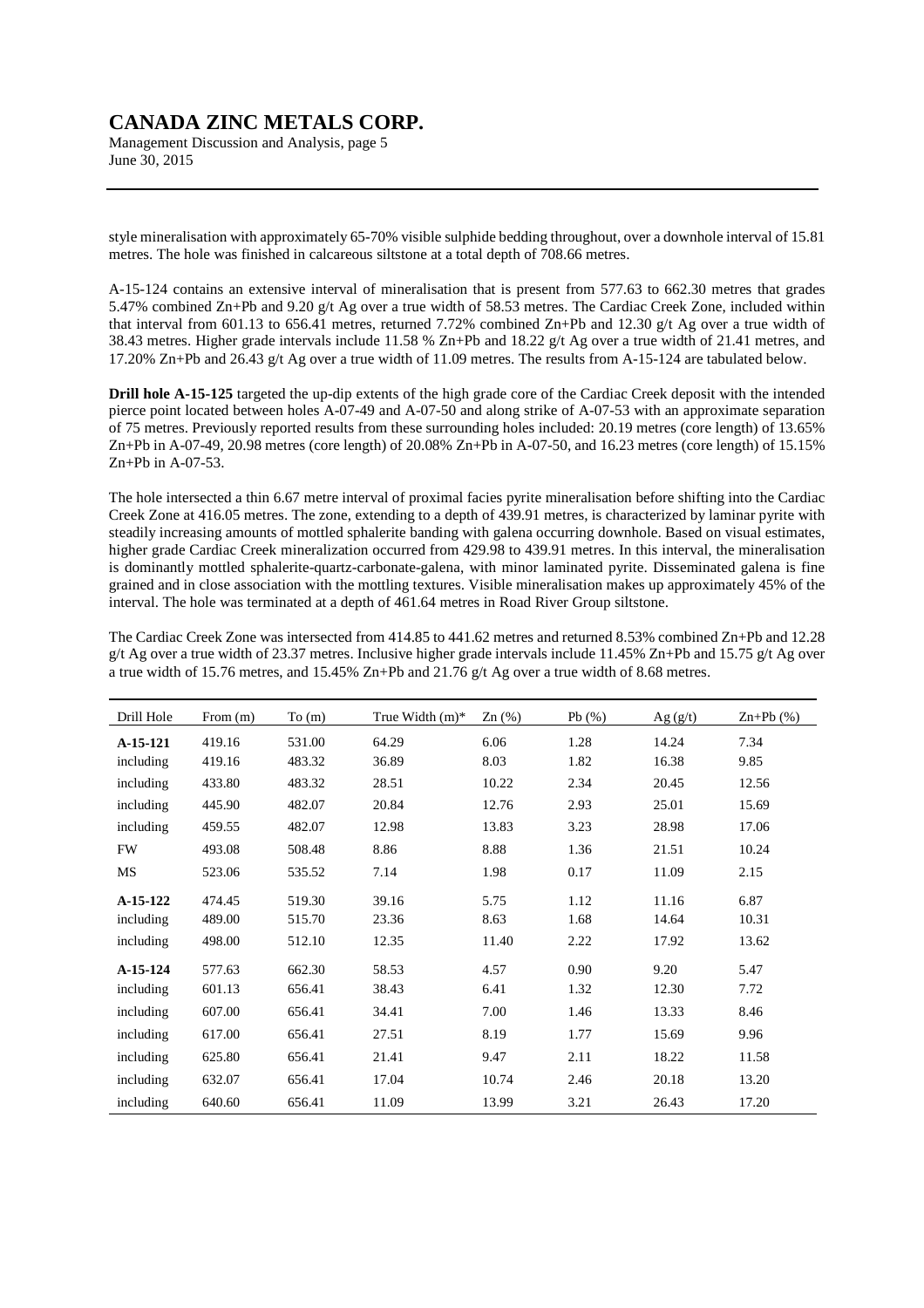Management Discussion and Analysis, page 6 June 30, 2015

| Drill Hole | From $(m)$ | To(m)  | True Width $(m)^*$ | $\text{Zn}$ $\left(\frac{9}{6}\right)$ | Pb(%) | Ag(g/t) | $Zn+Pb(%)$ |
|------------|------------|--------|--------------------|----------------------------------------|-------|---------|------------|
| $A-15-125$ | 414.85     | 441.62 | 23.37              | 7.25                                   | 1.28  | 12.28   | 8.53       |
| including  | 416.05     | 439.91 | 20.83              | 7.97                                   | 1.41  | 12.99   | 9.38       |
| including  | 421.87     | 439.91 | 15.76              | 9.71                                   | 1.74  | 15.75   | 11.45      |
| including  | 425.50     | 439.91 | 12.59              | 10.78                                  | 2.02  | 17.71   | 12.80      |
| including  | 429.98     | 439.91 | 8.68               | 12.98                                  | 2.47  | 21.76   | 15.45      |

(\*) The true width is calculated based on the orientation of the mineralised horizon which is estimated to have an azimuth of 130 degrees and a dip of -70 degrees.  $(FW)$  = Footwall Zone,  $(MS)$  = Massive Sulphide.

#### **2014 Diamond Drilling Program**

The Company completed 8 HQ diamond drill holes on the Cardiac Creek deposit, totaling 2,855 metres. The drilling focused on targets along the up-dip, northwest and southeast areas of the deposit with the objective of expanding the boundary of the internal high grade core as well as expanding the overall perimeter of the deposit. A total of 715 sawn core samples, including industry standard QA/QC samples, were taken and submitted to Acme Labs in Vancouver BC, an ISO 9001 and 17025 certified assay and geochemical analytical lab. No issues were identified during the QA/QC process. As part of its QA/QC program, the Company sent approximately 10% of the processed samples to an independent laboratory (ALS Minerals in Vancouver) for routine confirmatory purposes. The results from ALS Minerals indicate consistent results between the two labs with no significant variation from the Acme results.

|  |  | Highlights from the 2014 drilling program are tabulated below. |  |
|--|--|----------------------------------------------------------------|--|
|  |  |                                                                |  |

| Hole-ID   | From $(m)$ | To(m)  | True Width $(m)^*$ | $\mathbf{Zn}$ (%) | Pb $(\% )$ | $Ag (g/t)^{\dagger}$ | $\mathbf{Zn} + \mathbf{Pb}$ (%) |
|-----------|------------|--------|--------------------|-------------------|------------|----------------------|---------------------------------|
| A-14-111  | 305.44     | 351.41 | 34.75              | 4.80              | 0.78       | 9.80                 | 5.58                            |
| including | 317.00     | 340.16 | 17.51              | 7.39              | 1.15       | 10.91                | 8.54                            |
| including | 317.85     | 330.34 | 9.44               | 8.93              | 1.25       | 10.54                | 10.18                           |
| including | 319.90     | 329.07 | 6.93               | 9.11              | 1.23       | 10.93                | 10.34                           |
| A-14-112  | 337.15     | 356.30 | 13.70              | 4.57              | 0.70       | 6.87                 | 5.27                            |
| including | 343.00     | 356.30 | 9.52               | 5.71              | 0.88       | 7.86                 | 6.59                            |
| including | 345.30     | 356.30 | 7.87               | 5.97              | 0.94       | 8.02                 | 6.91                            |
| including | 349.00     | 356.30 | 5.23               | 6.28              | 0.89       | 8.23                 | 7.17                            |
| A-14-115  | 173.69     | 203.56 | 20.87              | 5.09              | 0.92       | 7.31                 | 6.02                            |
| including | 176.70     | 184.90 | 5.72               | 6.04              | 1.26       | 8.18                 | 7.30                            |
| including | 191.54     | 203.56 | 8.42               | 7.43              | 1.19       | 10.72                | 8.62                            |
| including | 196.45     | 201.05 | 3.22               | 10.16             | 1.69       | 13.97                | 11.85                           |
| A-14-117  | 346.00     | 367.80 | 15.38              | 3.35              | 0.58       | 5.33                 | 3.93                            |
| including | 355.00     | 367.80 | 9.03               | 3.92              | 0.71       | 6.15                 | 4.63                            |
| including | 361.38     | 369.49 | 5.72               | 5.45              | 0.94       | 8.49                 | 6.39                            |
| including | 362.25     | 367.80 | 3.92               | 6.21              | 1.11       | 9.49                 | 7.32                            |

(\*) True widths are calculated on the basis that the deposit has an overall average dip of 70 $^{\circ}$  to the southwest from the horizontal

(†) Values below the detection limit have been given a value of half the detection limit for the purposes of weighted averages

The 2014 drilling program has provided valuable information across several select areas of the deposit including the high grade core, and the up-dip, northwest and southeast edges of the deposit. The extensive width of mineralisation intersected in drill holes A-14-116 and A-14-117 speaks to the consistency of the deposit along its southeastern edge while the results from hole 120 have pushed the known limits of the deposit to over 1,400 metres in strike length.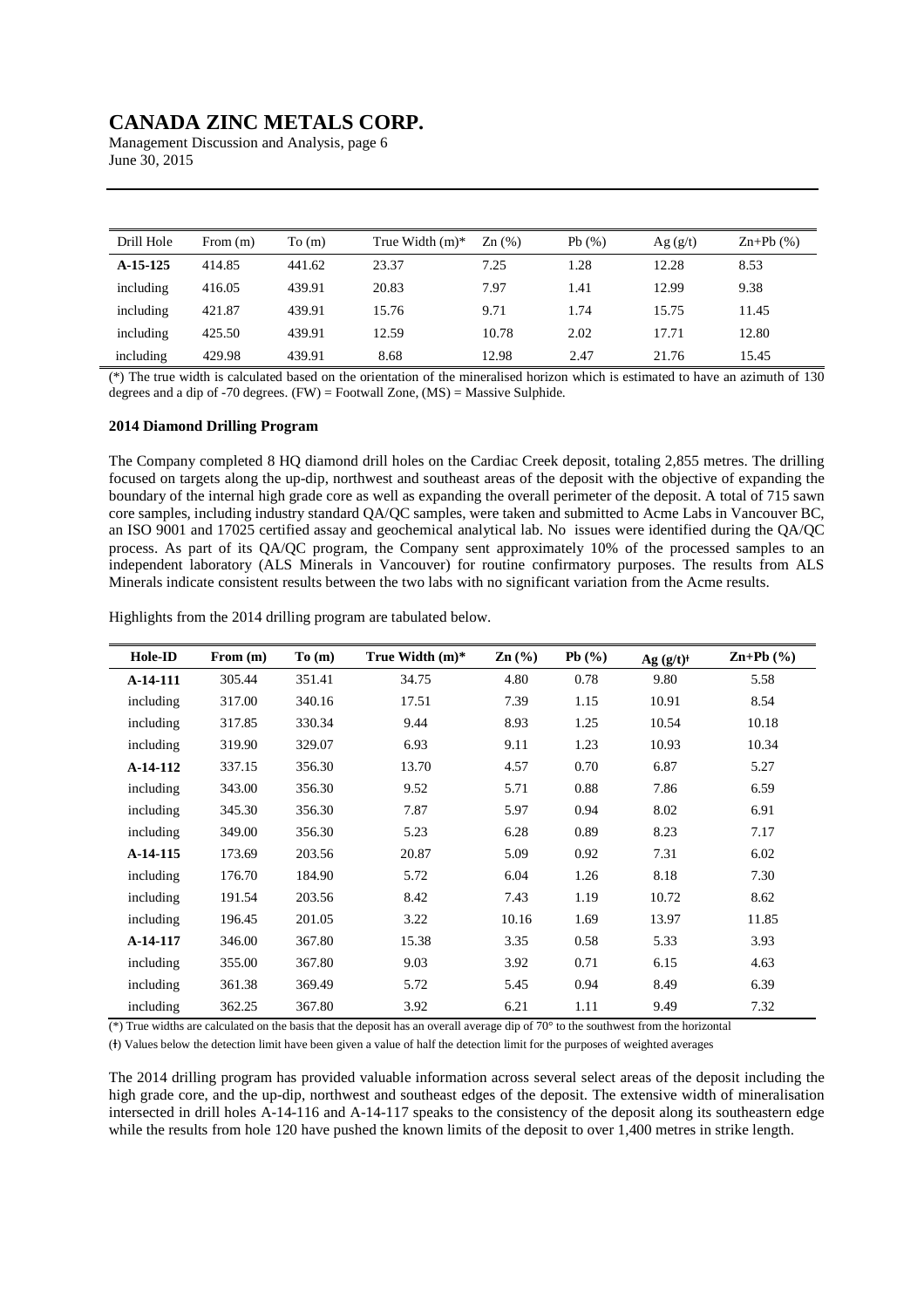Management Discussion and Analysis, page 7 June 30, 2015

### *Akie Underground Development*

In August 2011, the Company received an underground drill permit from the BC government for the Akie project which will facilitate advanced exploration of the Cardiac Creek deposit by means of an close-spaced, infill drill definition program on the Cardiac Creek deposit. The permit was originally expired December 2014 but has since been extended to December 2017.

The planned program is comprised of a first phase of 1,600 metres of underground development followed by 16,000 metres of underground diamond drilling, designed to upgrade the current 43-101 compliant resource to the measured and indicated category. Drill core from underground will be used in a systematic metallurgical sampling program intended to ensure metallurgical sampling across the full spectrum of the deposit. Underground development will also provide important engineering and geotechnical data for a second phase of exploration drilling and bulk sampling, and for future mine design. The Company continues to examine the costs associated with the planned underground exploration program and has yet to make a construction decision. Engineering and environmental studies will continue as required to maintain permits in good standing.

### **KECHIKA REGIONAL PROJECT**

In addition to the Akie property, the Company has 100% ownership of a large contiguous group of mineral claims that aggregate to a total of 10 properties that cover 68,000 hectares. The mineral claims stretch a distance of 140 kilometres from the north boundary of the Akie property to the northern reaches of the Gataga River. The properties cover the extent of the prospective Gunsteel Formation shale which is the known host of SEDEX mineralization in the Kechika Trough.

The southernmost project boundary is located approximately 260 kilometers north-northwest of the town of Mackenzie. The Kechika project includes several properties with significant historical drill intercepts, including the Mt. Alcock property which has yielded a drill intercept of 8.8 metres grading 9.3% Zn+Pb, numerous zinc-lead-barite occurrences, and several regional base metal anomalies. Historical drilling on the Bear-Spa property returned several drill intercepts of  $>10$  metres grading 2.53 to 2.96% combined Zn+Pb and up to 20.6 g/t Ag. There has been no modern follow-up exploration on many of these properties.

On May 15th, 2012 the Company announced it had received a NI 43-101 compliant Technical Report entitled "NI 43- 101 Technical Report on the Pie Property", dated May 4, 2012 and authored by Tanya Strate, P.Geol., an independent qualified person for the purposes of NI 43-101. The Technical Report highlights the SEDEX Zn-Pb-Ag prospectivity of the property, documents the results of field work completed on the property in 2011, and makes recommendations for further work, including drill testing of several Zn-Pb-Ag mineralization targets. The technical report can be found on SEDAR (www.sedar.com).

On June 15th, 2012 the Company took receipt of a NI 43-101 compliant technical report entitled "NI 43-101 Technical Report on the Mt Alcock Property" dated May 31, 2012 and authored by Tanya Strate, P.Geol., an independent qualified person for the purposes of NI 43-101. Please refer to SEDAR (www.sedar.com) to review the report. The Technical Report highlights the history of previous exploration on the property since the 1970's and identifies the prospectivity to host SEDEX Zn-Pb-Ag mineralization. The report documents the results of assessment work completed on the property in 2011, and makes recommendations for further work, including drill testing of the Main barite zone previously drill tested in 1989 and 1990. The property hosts several large soil geochemical anomalies that have never been drill tested and other Zn-Pb-Ag mineralization targets.

#### **Airborne Geophysical Surveys**

To complement the earlier 2012 and 2013 airborne VTEM surveys, the Company commenced an airborne gravity survey in November over the Company's Akie and Mt. Alcock and Yuen North properties. The helicopter-borne FALCONTM gravity gradiometry survey was completed by CGG of Mississauga, Ontario.

The survey was flown over two large property blocks covering the Akie, Mt. Alcock and Yuen North properties. Flight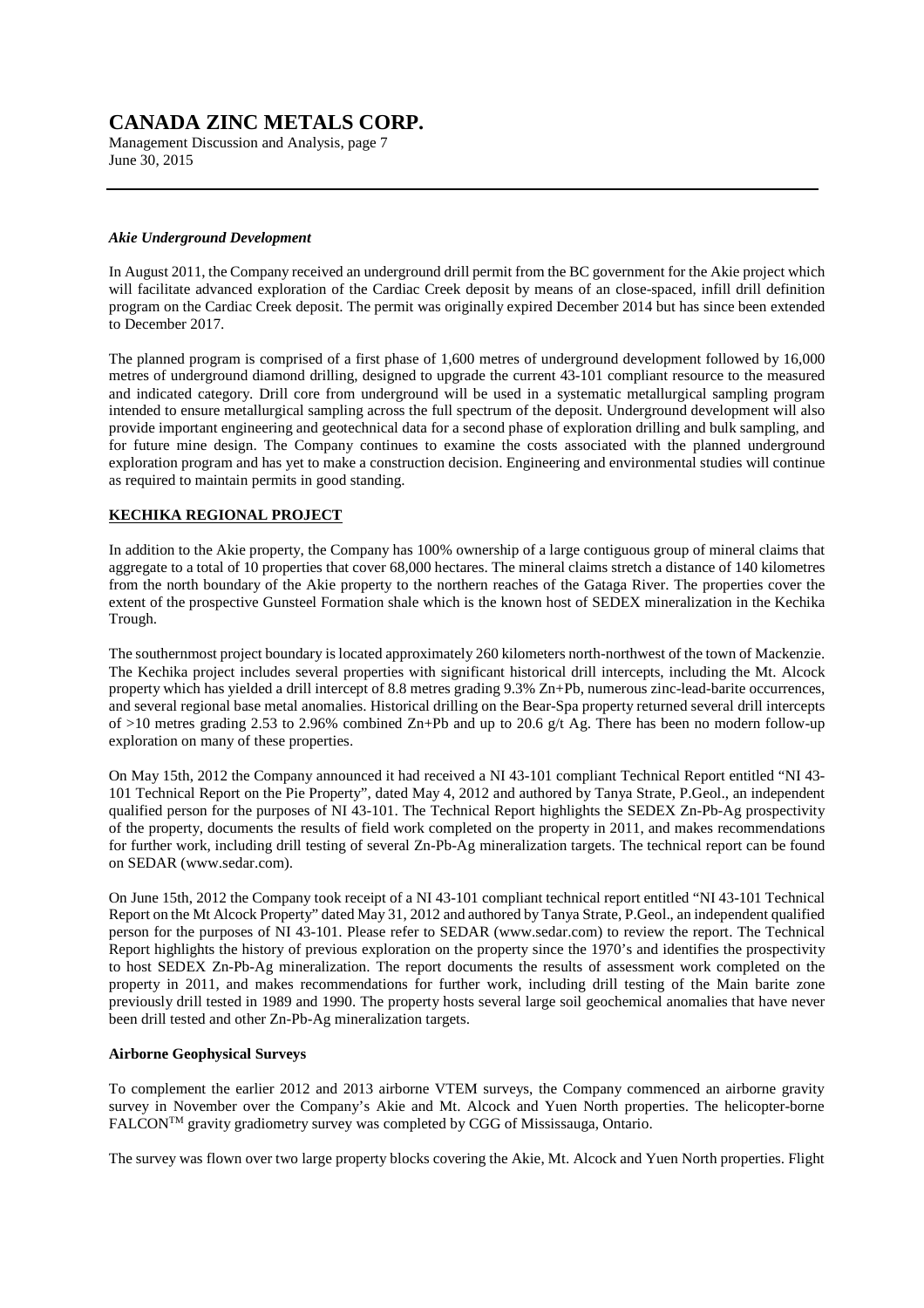Management Discussion and Analysis, page 8 June 30, 2015

lines were flown orthogonal to the dominant geological fabric of the area (NE–SW @50°) with a nominal spacing of 200 metres. A total of 26 production flights were flown for a combined total of 962.36 line kilometres of data acquired over the three survey blocks. Aggregate coverage on the Akie claim block totaled 95 square kilometres while aggregate coverage on the Yuen North and Mt. Alcock block amounted to 89 square kilometres.

The primary goal of the gravity survey was to delineate gravity anomalies within the highly prospective Gunsteel Formation which has now been more accurately mapped using the airborne VTEM data. Gravity data will assist with drill targeting along strike of known mineralized zones and will be useful in delineating new targets in areas of coincident anomalous soil and rock samples and EM conductivity. SEDEX deposits are known to commonly exhibit positive gravity anomalies.

The post-processed and corrected gravity data has been by Campbell and Walker Geophysics Ltd. ("CWG") of North Vancouver, BC. This consulting group has extensive experience in the interpretation and modelling of gravity data in complex terrains. CWG has recommended close field examination of several high priority anomaly targets. These targets will be evaluated and tested in upcoming exploration programs on the Akie and Mt. Alcock properties.

### **Pie Option Properties: Agreement with Teck and Korea Zinc**

On September 6, 2013, the Company entered into an Option Agreement with Teck Resources Limited ("Teck") and their joint venture partner Korea Zinc Co. ("Korea Zinc") that would see Teck/Korea Zinc acquire up to a 70% interest in the Company's 100% owned Pie, Cirque East and Yuen properties (the "Pie Option Properties", or "Property"), three of the ten regional properties that make up the Kechika Regional Project.

Portions of the Property fall within the area of interest provisions of the Teck and Korea Zinc joint venture (the "T-KZ JV") on their adjoining Cirque property. Korea Zinc elected to include the Agreement under the T-KZ JV and delivered Notice of Participation in the Agreement to the Company in November of 2013. Teck and Korea Zinc each hold a 50% interest in the T-KZ JV and, as a result of the Notice of Participation, will share any interest which may be acquired under the Agreement.

The Agreement outlines two options (the "Options") that are subject to certain expenditure requirements as outlined below:

- Under the first Option. Teck can earn an undivided 51% interest in and to the Property by incurring a cumulative aggregate of \$3,500,000 in exploration expenditures on the Property on or before September 30, 2017 (extended to December 31, 2017), with \$500,000 in exploration expenditures to be completed on or before September 30, 2014 (incurred) and \$1,500,000 (amended to \$1,295,000) in cumulative exploration expenditures to be completed on or before September 30, 2015 (extended to December 31, 2015).
- Under the second Option, Teck may elect to acquire an additional 19% interest in the Property for a total of 70% by incurring an additional \$5,000,000 in exploration expenditures (for a total aggregate of \$8,500,000 in exploration expenditures) on the Property on or before September 30, 2019.

Subject to one or more of the Options being exercised, Teck/Korea Zinc and the Company will form a joint venture to continue with exploration and, if warranted, development of the Property. Thereafter each party will fund its pro-rated share of exploration expenditures on the Property or incur dilution. If a party's Joint Venture interest is reduced below 10% then that party's interest will be converted to a 5% Net Profits Royalty interest in the Property.

The Pie, Cirque East and Yuen properties surround T-KZ JV's Cirque deposit to the north, south and east, and provide extensive coverage of the highly prospective Gunsteel Formation shale.

Teck has spent approximately \$1.3 million in exploration expenditures over two field seasons on the Pie Option properties utilizing an integrated approach to exploration to maximize the potential for discovery. There is a commitment to spend an additional \$2.2 million by the end of 2017. This would conclude the "First Option" and earn Teck/Korea Zinc an undivided 51% interest in the Pie Option properties. Upon exercising the First Option, Teck/Korea Zinc would have an additional option (the "Second Option") to acquire a further 19% interest in the properties for a total of 70%, by incurring an additional \$5.0 million in exploration expenditures on or before September 30, 2019.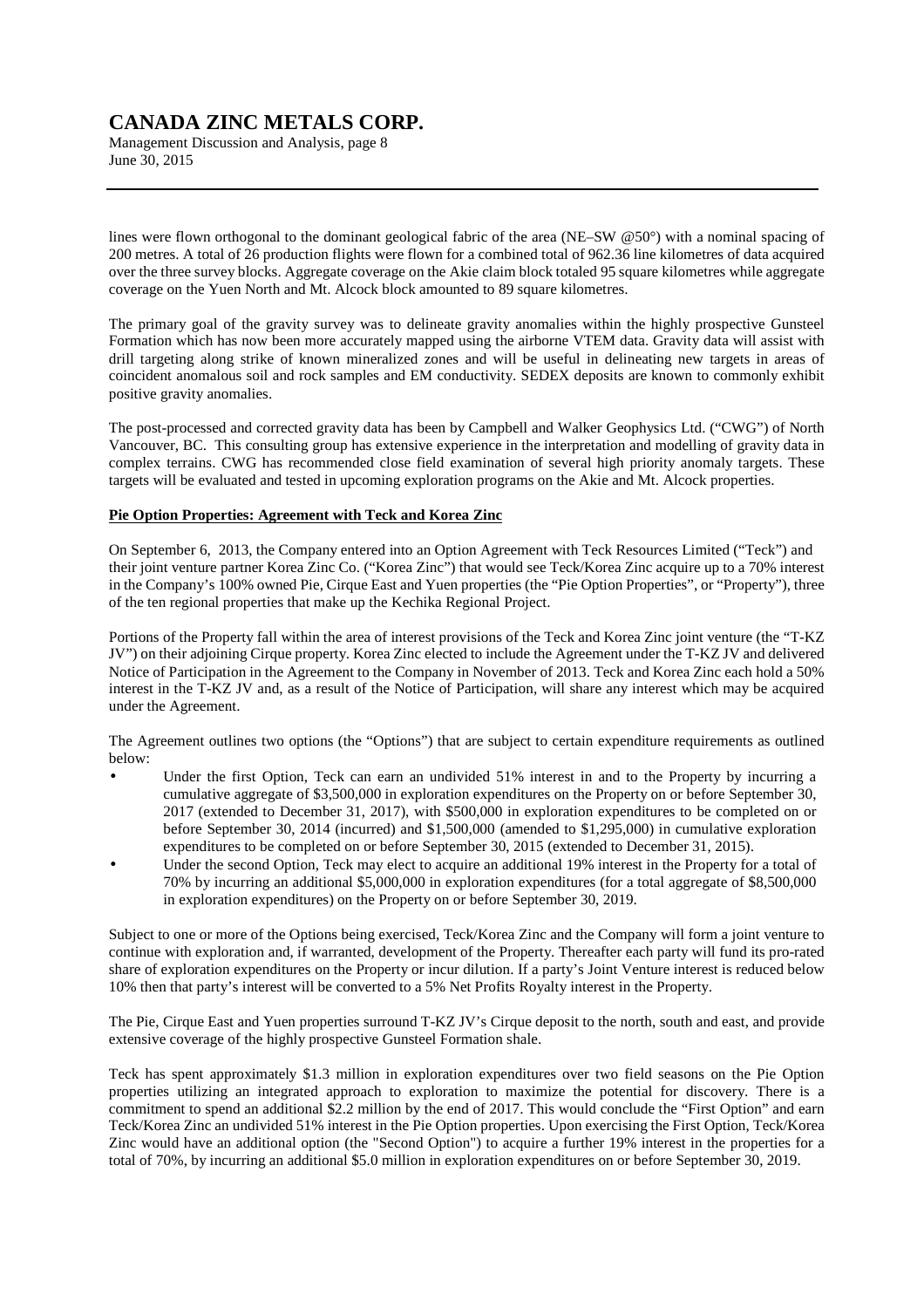Management Discussion and Analysis, page 9 June 30, 2015

### **Pie-Option Properties: 2015 Exploration Program**

The 2015 field program was conducted by Teck from their Cirque exploration camp located approximately 22 km northwest of the Company's flagship Akie property. The work commenced in early March and was completed in late September. Work focused on drill targeting with a multi-dimensional program of airborne geophysics, rock and soil geochemistry, re-logging historical drill holes, and geological mapping.

Target development work in 2015 included collection of 423 soil samples, 227 rock samples and 22 geological mapping traverses totaling 23 km focused on the Pie and Yuen properties. A total of 522 portable XRF ("pXRF") analyses were collected from rock samples and rock chips to confirm geology and define geochemical vectors. A total of 3 historic drill holes from the Yuen property were also re-logged and analyzed with the pXRF with a total of 1,064 core analyses collected.

An airborne gravity gradiometry ("AGG") survey totaling 874 line kilometres was completed by CGG in early March at a line spacing of 200 meters over the entire prospective area of the Pie Option properties. The survey was flown in conjunction with the Company's own gravity survey completed over the Akie, Mt. Alcock and Yuen North properties. The two surveys totaled over 1,780 line kilometres covering a lineal distance of 45 kilometres of highly prospective Gunsteel Formation stratigraphy.

Reprocessed airborne gravity gradiometry data was received in late August. Follow-up ground gravity data was collected by SJ Geophysics between late-August and mid-September. Ground gravity data totaling 91 stations was collected along 5 single lines totaling 5.7 kilometres across 5 targets (2 on Pie; Pie West and Del Creek and 3 on Yuen; 2 at Noel Creek and 1 at Yuen South) with station spacing of 100 and 50 meters. Further data processing and interpretation of both airborne and ground gravity datasets is ongoing.

Review of preliminary processed data by Teck reveals a set of geophysical anomalies which are either spatially coincident with priority prospects defined by Canada Zinc Metals in earlier work, or outline new potential targets. Significant results include the identification of coincident soil geochemistry and AGG anomalies within an untested strike extension of interpreted Gunsteel and Akie stratigraphy at the Yuen South target area located approximately 8 km northwest of the North Cirque deposit. Soil sampling defined a 2.2 x 0.5 km Zn (627 ppm average; peak 6,268 ppm), Pb (76 ppm average; peak 270 ppm) +Ag anomaly containing two AGG anomalies in areas of no outcrop exposure. One ground gravity line was completed over the stronger AGG anomaly; data processing and interpretation is in progress. The AGG data will be integrated by Teck with Canada Zinc Metals' existing exploration data to plan the next phase of exploration.

### **Pie-Option Properties: 2014 Exploration Program**

The 2014 program was completed between July and August, 2014 and included geological mapping and rock sampling and re-logging and sampling of historic drill core representing 8 Pie drill holes for a total of 3,350 meters.

Core re-logging allowed for confirmation of stratigraphy to ensure accuracy and consistency of geological interpretation at the property and regional scale. Geochemical data collection from drill core included 3,006 portable XRF (pXRF) analyses, and 456 whole rock lithogeochemical results. The lithogeochemistry results provide valuable data through Earn Group stratigraphy of interest in order to identify Zn and Pb mineralization and other pathfinder elements that may provide vectors toward other prospective areas. The pXRF data demonstrated the same usable trends as the laboratory lithogeochemistry data.

The 2014 field program also included 15 geological traverses covering key areas of interest on the three properties. As well, 118 whole rock lithogeochemistry samples were taken to assist with recognition of the distribution of the Kechika Group, Road River Group and the Earn Group rocks on the regional scale and to help understand the regional structural architecture including fold and thrust style and distribution of the panel bounding regional thrusts across the properties, The work confirmed previous interpretations of 3 regional structural panels including Earn Group rocks and provided an interpretation of the Earn Group basin architecture through distribution of various lithofacies.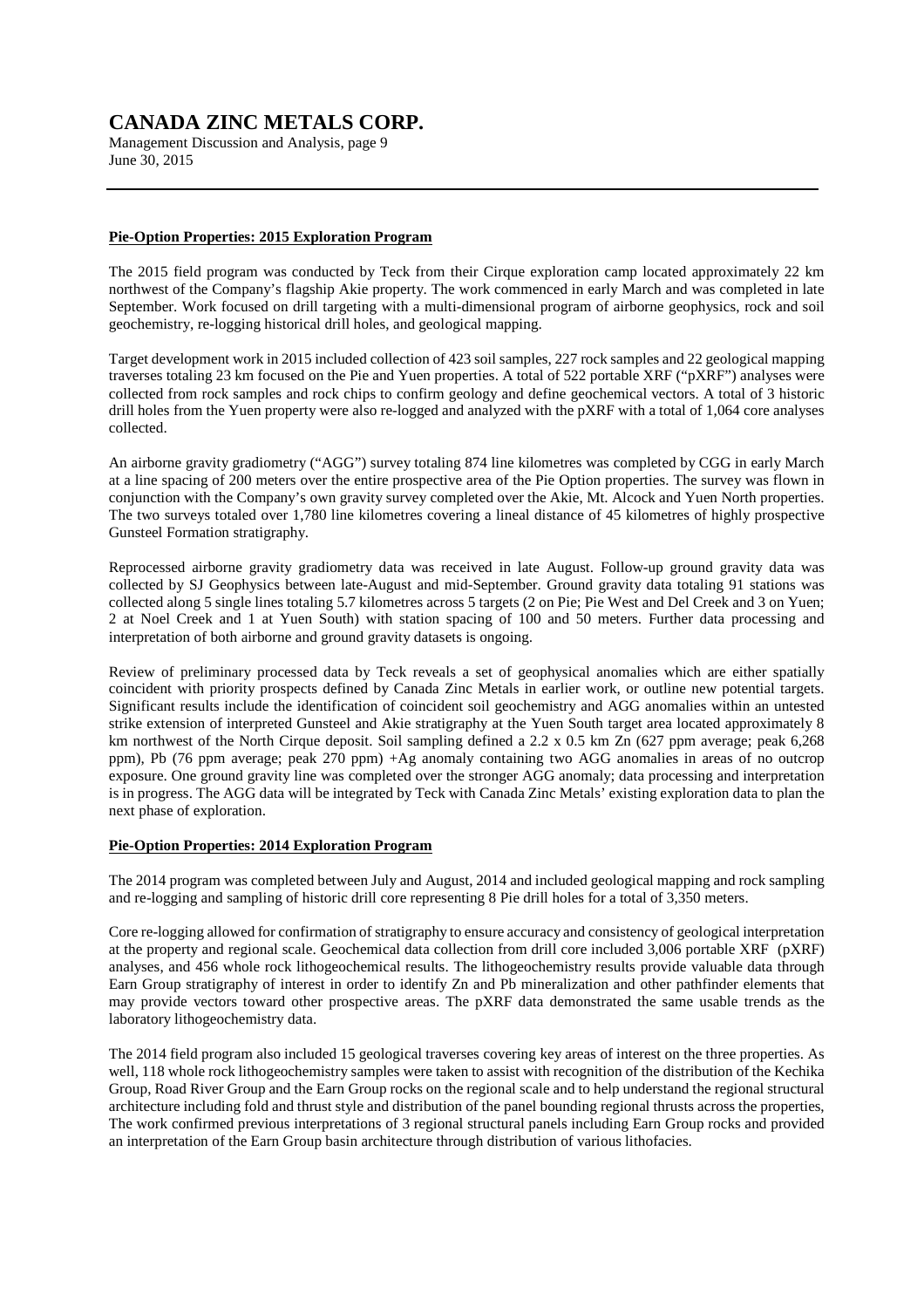Management Discussion and Analysis, page 10 June 30, 2015

The work has allowed Teck's geologists a consistent property scale geological base on which to interpret the VTEM and airborne gravity datasets and define targets of interest for development work in the 2015 program.

Summary of exploration expenditures incurred on various properties:

|                                       | <b>Akie Property</b> | <b>Kechika Regional</b> | <b>Total</b>     |
|---------------------------------------|----------------------|-------------------------|------------------|
| <b>Acquisition Costs:</b>             |                      |                         |                  |
| Balance, June 30, 2013                | \$<br>24,175,329     | \$<br>330,434           | \$<br>24,505,763 |
| <b>Additions</b>                      |                      | 6,351                   | 6,351            |
| Write-off                             | (10,088)             |                         | (10,088)         |
| Balance, June 30, 2014 and 2015       | \$<br>24, 165, 241   | \$<br>336,785           | \$<br>24,502,026 |
| <b>Deferred exploration costs:</b>    |                      |                         |                  |
| Balance, June 30, 2013                | \$<br>34,762,617     | \$<br>3,776,997         | \$<br>38,539,614 |
| Airborne survey                       |                      | 189,491                 | 189,491          |
| Camp equipment, reclassification      | (36,087)             |                         | (36,087)         |
| Camp equipment, depreciation          | 111,027              |                         | 111,027          |
| Camp supplies, settlement of contract | (82, 401)            |                         | (82, 401)        |
| <b>Drilling</b>                       | 2,510,831            |                         | 2,510,831        |
| Geochemical sampling                  |                      | 456,322                 | 456,322          |
| Geology                               | 45,961               | 40,030                  | 85,991           |
| Community consultations               | 355,367              |                         | 355,367          |
| Environmental studies and permit      |                      |                         |                  |
| compliance monitoring                 | 102,796              |                         | 102,796          |
| Less:                                 |                      |                         |                  |
| <b>METC</b>                           | (170, 349)           |                         | (170, 349)       |
| Write-off                             | (82, 193)            |                         | (82, 193)        |
| Balance, June 30, 2014                | 37,517,569           | 4,462,840               | 41,980,409       |
| Camp equipment, depreciation          | 113,415              |                         | 113,415          |
| Airborne geophysical survey           | 135,744              | 148,407                 | 284,151          |
| Camp rental                           | 82,839               |                         | 82,839           |
| Drilling                              | 957,002              |                         | 957,002          |
| Geology                               | 64,765               | 13,183                  | 77,948           |
| Community consultations               | 223,438              |                         | 223,438          |
| Environmental studies and permit      |                      |                         |                  |
| compliance monitoring                 | 63,701               |                         | 63,701           |
| Less:                                 |                      |                         |                  |
| <b>METC</b>                           | (44, 175)            |                         | (44, 175)        |
| <b>Balance, June 30, 2015</b>         | \$<br>39,114,298     | \$<br>4,624,430         | \$<br>43,738,728 |
|                                       |                      |                         |                  |
| Total June 30, 2014                   | \$<br>61,682,810     | \$<br>4,799,625         | \$<br>66,482,435 |
| <b>Total June 30, 2015</b>            | \$<br>63,279,539     | \$<br>4,961,215         | \$<br>68,240,754 |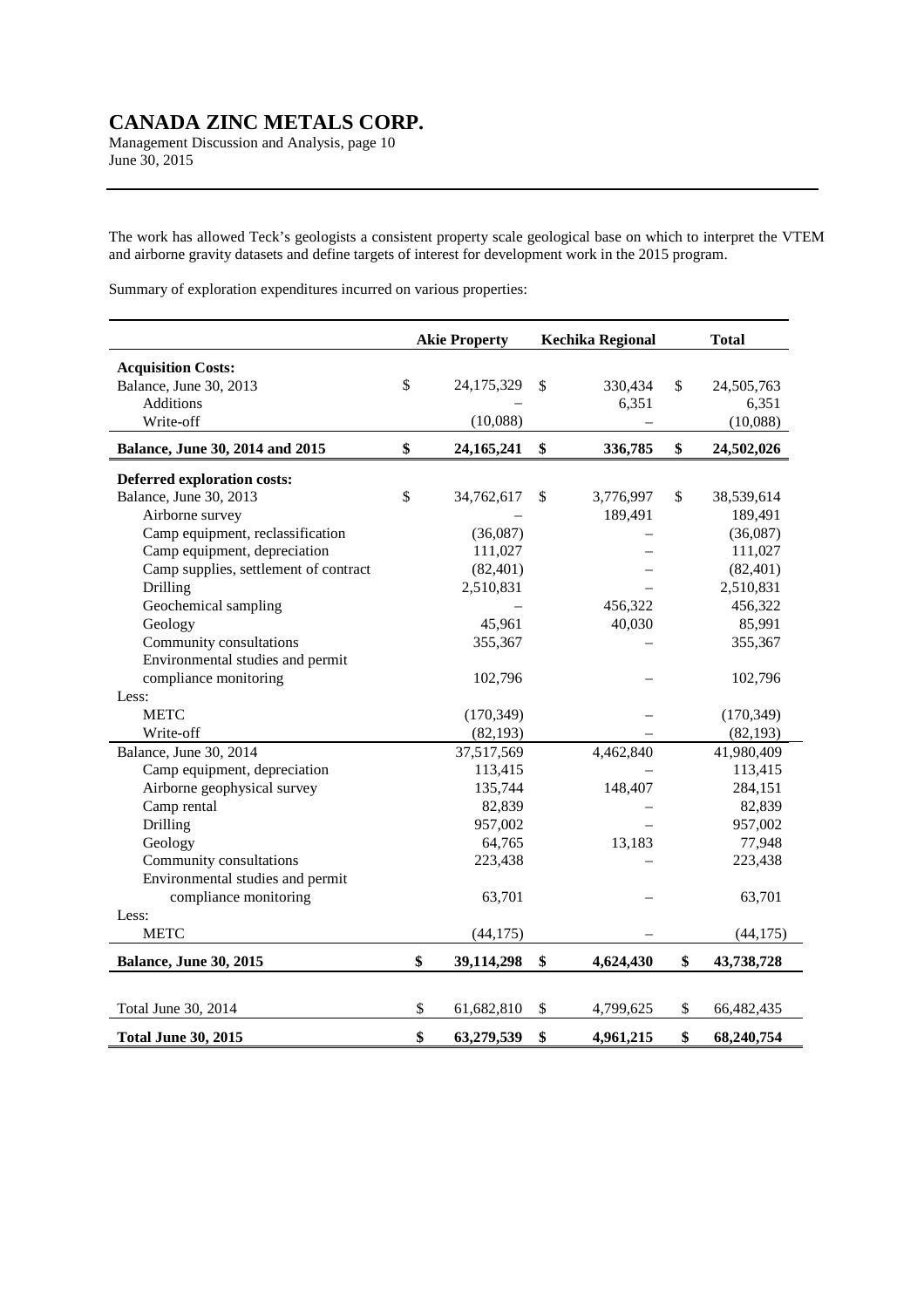Management Discussion and Analysis, page 11 June 30, 2015

### **1.3 Selected Annual Information**

The following is a summary of certain financial information concerning the Company for each of the last three most recently completed financial years.

|                               |                   |    | Years ended |                   |
|-------------------------------|-------------------|----|-------------|-------------------|
|                               | 2015              |    | 2014        | 2013              |
| Interest and other income     | \$<br>166,326     | S  | 208,417     | \$<br>197,038     |
| Net Loss                      | \$<br>(1,920,460) | \$ | (2,322,711) | \$<br>(1,861,866) |
| Loss per share                | \$<br>(0.01)      | \$ | (0.02)      | \$<br>(0.01)      |
| Total assets                  | \$<br>79,411,837  | S  | 79,539,598  | \$<br>78,868,023  |
| Total long term liabilities   | \$<br>1,877,000   | \$ | 2,120,000   | \$<br>1,761,000   |
| Cash dividends declared per   |                   |    |             |                   |
| share for each class of share | \$<br>Nil         | \$ | Nil         | \$<br>Nil         |

#### **1.4 Results of Operations**

### *Years ended June 30, 2015 and 2014*

During the year ended June 30, 2015, the Company reported a loss before comprehensive loss of \$1,920,460 or \$0.01 per share compared to a loss before comprehensive loss of \$2,322,711 or \$0.02 per share during fiscal 2014, a decrease in net loss of \$402,251. The decrease in net loss was due to increases in interest and other income of \$171,032 and deferred tax recovery of \$405,715, as a result of amortization of the flow-through premium liabilities recorded in connection with the flow-through private placements, offset by an increase in administration expenses of \$174,496.

The Company's consolidated net loss for the year ended June 30, 2015 not factoring in non-cash transactions of sharebased compensation expense, depreciation of office equipment and leasehold improvements, loss on sale of marketable securities, write-offs and deferred income tax recovery of flow-through liabilities, was \$1,589,834 (2014 - \$1,476,003), representing an increase of \$113,831.

#### Interest and other income

Total interest and other income increased by \$171,032 and consisted primarily of interest income of \$166,637 (2014 - \$189,657) received from the Company's main treasury account and GIC investments. The 2014 income included other non-recurring items such as recovery of exploration expenses of \$63,213, gain on write-off of accounts payable of \$10,525 and other income of \$18,760 for conducting exploration activities on behalf of third parties, which were offset by loss on sale of marketable securities of \$56,802, write-off of exploration and evaluation assets of \$92,281 and loss on settlement of an exploration contract of \$137,401. There were no similar transactions recorded during the current fiscal year.

In fiscal 2014, the Company recorded a loss of \$137,401 on the settlement of an exploration contract with a service provider, which comprised of a cash payment of \$55,000 and the transfer of gabion baskets, which had a historical purchase price of \$82,401.

In fiscal 2014, the Company forfeited its Parrish claims (seven contiguous mineral claims located approximately 5 kilometers west of the Company's exploration camp on the Akie property) and wrote-off acquisition and exploration costs incurred on these claims of \$92,281.

### General and administration expenses

Total general and administration expenses increased by \$174,496 primarily due to increases in bonuses of \$1,277, reduction of previously accrued flow-through taxes of \$42,782, investor relations fees of \$3,359, management fees of \$50,000, marketing expenses of \$63,651, office and miscellaneous of \$6,280, rent of \$3,797, stock-based compensation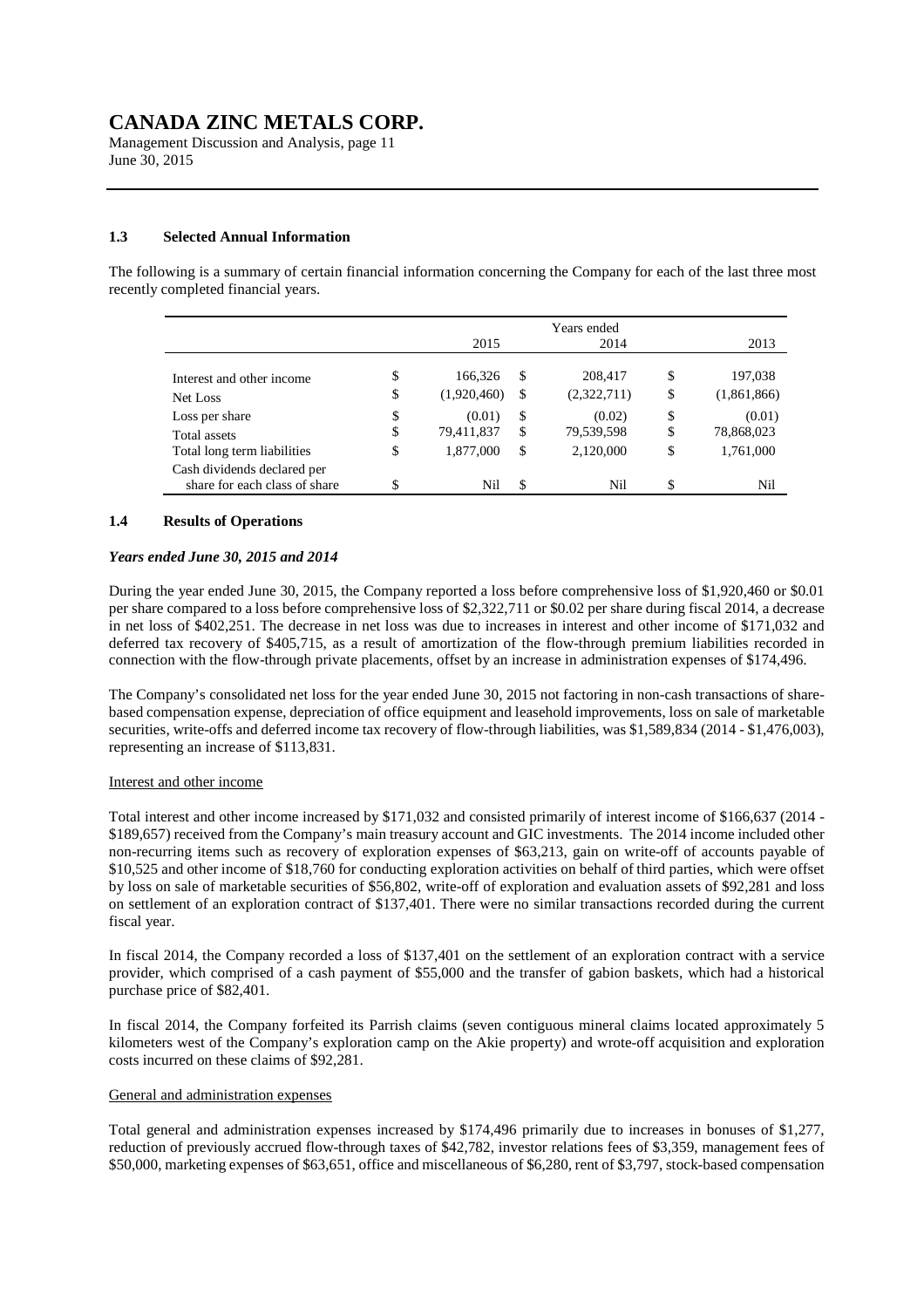Management Discussion and Analysis, page 12 June 30, 2015

of \$26,863, transfer agent fees of \$2,557 and travel and promotion of \$41,604, offset by decreases in consulting fees of \$43,650, professional fees of \$9,573 and wages and benefits of \$14,415.

The increase in management fees was due to an increase in monthly management fees by \$5,000 effective May 1, 2014 (please see 1.9. Transactions with Related Parties).

The increase in marketing expenses of \$63,651 was due to increases in advertisement and marketing campaigns.

The increase in travel and promotion of \$41,604 resulted from the Company's senior management trips to resource conferences in Hong Kong, Singapore and Switzerland, a European road show and a trip to China to conduct meetings and presentations for existing and potential investors.

The decrease in consulting fees of \$43,650 was due to decreased business development consulting and financial advisory services retained during the current fiscal year.

The decrease in professional fees of \$9,573 was due to a decrease in legal fees during the year. The higher legal fees last fiscal year were primarily related to the Option Agreement with Teck.

The decrease in wages and benefits of \$14,415 resulted from lower salary expenses.

The Company recognizes compensation expense for all share options granted, using the fair value based method of accounting and any cash paid on the exercise of share options is added to the stated value of common shares. During the year ended June 30, 2015, the Company recorded share-based compensation expense of \$730,007 (2014 – \$714,058) for 3,785,000 share options granted during the year and vested portion of share options granted in prior years. The Company also recorded \$10,914 (2014 - \$Nil) in additional share-based compensation for re-pricing 172,500 stock options previously granted to certain employees of the Company.

### *Three months ended June 30, 2015 and 2014*

During the three months ended June 30, 2015, the Company reported a loss before comprehensive loss of \$792,019 or \$0.01 per share compared to a loss before comprehensive loss of \$969,699 or \$0.01 per share during the same period in fiscal 2014, a decrease in net loss of \$177,680. The decrease in loss was primarily a result of deferred tax recovery of \$303,201 (2014 - deferred tax expense of \$265,270), which constitutes a non-cash transaction, and was partially offset by an increase in administration expenses in comparative quarters of \$602,665.

The increase in administration expenses was primarily due to increases in bonuses of \$12,000, flow-through taxes of \$61,739, management fees of \$5,000, office and miscellaneous of \$5,139, accrued legal fees of \$7,855, rent of \$9,291, share-based compensation of \$598,050 and wages and benefits of \$12,154, offset by decreases in travel and promotion of \$41,223 and interest income of \$8,728.

The share–based compensation expense of \$715,833 (2014 - \$117,782) for the fourth quarter ended June 30, 2015 was recorded in connection with the April 10, 2015 grant of 3,785,000 share options to directors, officers, employees and consultants of the Company, as compared to 600,000 share options granted to a consultant during the comparative quarter in fiscal 2014.

The increase in flow-through taxes in the comparative quarters was a result of the CRA's assessment of the Company's flow-through 2013 renunciations and a refund of \$59,651 received in fiscal 2014.

The increase in rent expenses was due to an increase in monthly office rent from \$5,000 per month to \$7,500 per month effective April 1, 2015 and rental costs for external storage of drilling samples.

The increase in wages and benefits of \$12,154 resulted from higher salary expenses during the current period.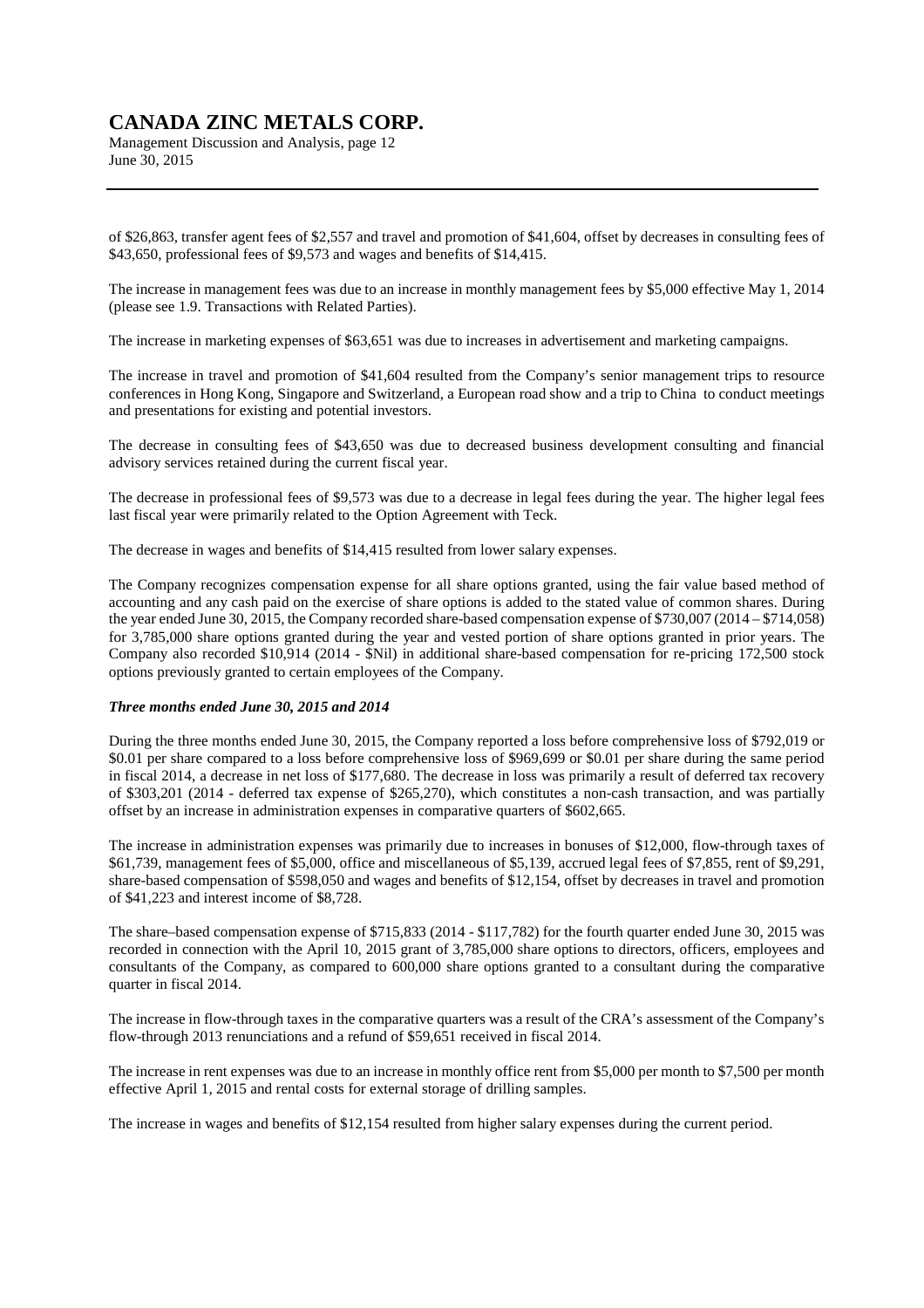Management Discussion and Analysis, page 13 June 30, 2015

### **1.5 Summary of Quarterly Results**

The following is a summary of certain consolidated financial information concerning the Company for each of the last eight reported quarters:

| Quarter ended      | Interest and other<br>income |              | Net loss before<br>comprehensive loss | Loss per share |
|--------------------|------------------------------|--------------|---------------------------------------|----------------|
| June 30, 2015      | \$<br>37.441                 | $\mathbb{S}$ | (792, 019)                            | \$<br>(0.01)   |
| March 31, 2015     | 40,375                       |              | (291, 176)                            | (0.00)         |
| December 31, 2014  | 45,363                       |              | (382, 419)                            | (0.00)         |
| September 30, 2014 | 43,458                       |              | (454, 846)                            | (0.00)         |
| June 30, 2014      | 46,169                       |              | (969, 699)                            | (0.01)         |
| March 31, 2014     | 54.964                       |              | (450, 154)                            | (0.00)         |
| December 31, 2013  | 104,768                      |              | (826, 475)                            | (0.01)         |
| September 30, 2013 | 65,729                       |              | (76, 383)                             | (0.00)         |

The increase in loss for the quarter ended June 30, 2014 was primarily due to share-based compensation of \$715,833 recorded for the 3,785,000 share options granted to directors, officers and consultants of the Company during the period, partially offset by deferred income tax recovery of \$303,201.

The increase in loss for the quarter ended June 30, 2014 was primarily due to share-based compensation expense of \$117,782 recorded for the 600,000 share options granted to a consultant during the period, deferred income tax expense of \$265,270, write-off of exploration and evaluation assets of \$92,281 and a loss on settlement of a contract in the amount of \$137,401.

The increase in loss for the quarter ended December 31, 2013 was primarily due to share-based compensation expense of \$548,100 recorded for the 1,740,000 share options granted to directors, officers, employees and consultants of the Company during the period. The increase in interest and other income during the quarter was due to recovery of exploration expenditures incurred in prior periods and administration fees earned for conducting exploration activities on behalf of third parties.

The decrease in loss for the quarter ended September 30, 2013 was primarily due to deferred income tax recovery of \$245,579 as a result of amortization of the flow-through premium liability, which arose in connection with the flowthrough private placement of the Company completed in November 2012.

### **1.6/1.7 Liquidity and Capital Resources**

The Company reported working capital of \$9,485,202 at June 30, 2015 compared to working capital of \$10,347,373 at June 30, 2014, representing a decrease in working capital of \$862,171. The decrease in working capital was a result of exploration and evaluation and general administrative expenditures, adjusted fair values of marketable securities, offset by proceeds from the financings completed by the Company during the year. Net cash decreased by \$1,489,873 from \$10,558,472 at June 30, 2014 to \$9,068,599 at June 30, 2015.

During the year ended June 30, 2015, the Company utilized its cash and cash equivalents as follows:

- (a ) \$1,584,347 was used in operating activities, consisting primarily of general and administrative expenditures and changes in non-cash items;
- (b ) the Company received the mineral exploration tax credit ("METC") refund of \$341,021 for its fiscal years ended June 30, 2013 and 2014, and the partial refund in the amount of \$23,429 of the office rent deposit;
- (c ) \$1,850,836 was used for exploration of mineral resource properties;
- (d ) \$219,150 was used for purchase of equipment and existing on-site camp structures;
- (e ) \$42,148 was used for the purchase of marketable securities;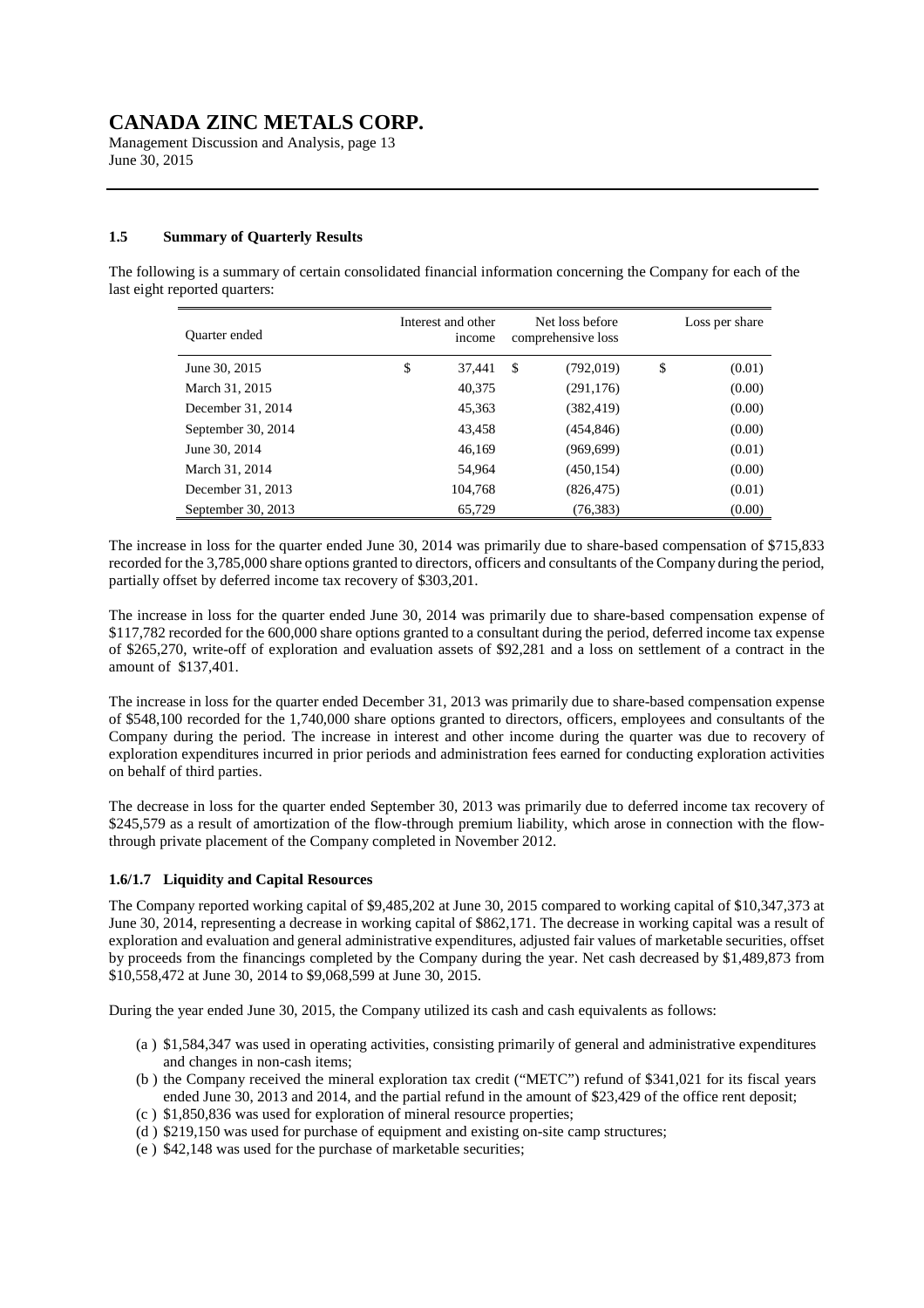Management Discussion and Analysis, page 14 June 30, 2015

- (f ) \$50,703 was used for the purchase of 147,500 common shares of the Company at a weighted average price of \$0.34 per share under the Normal Course Issuer Bid ("NCIB"), which commenced on July 31, 2009 and was subsequently extended on an annual basis up to July 31, 2016;
- (g ) \$1,812,861 was received from the private placements net of finders' fees and regulatory filing fees of \$96,335; and
- (h ) \$80,000 was received from the exercise of 200,000 share options at a price of \$0.40 per share.

The Company is engaging in a NCIB because it believes that the market price of its common shares at times does not properly reflect the underlying value of the Company. The purpose of the bid is to reduce dilution of the Company's shares and to enhance the potential future value of the common shares which remain outstanding, thus increasing long term shareholder value. Purchases connected with this bid will be conducted through Canaccord Genuity Corp.'s offices in Vancouver. The Company will pay the market price of the common shares at the time of acquisition and will not purchase more than 2% of the total issued and outstanding common shares within any 30 day period.

Current assets excluding cash as at June 30, 2015 include receivables of \$65,283, which consisted of GST recoverable of \$64,886 and accrued interest receivable on security deposits of \$397, prepaid expenses of \$44,280, marketable securities with a fair market value of \$48,245 and GIC investment with a fair value of \$1,016,968. Current assets excluding cash as at June 30, 2014 include receivables of \$111,761, which consisted of GST recoverable of \$51,574, interest receivable on security deposits of \$536 and a refund of flow-through Part XII.6 tax of \$59,651, recoverable mineral exploration tax credits ("METC") of \$296,846, prepaid expenses of \$33,187 and marketable securities with a fair market value of \$255,796.

Current liabilities as at June 30, 2015 consisted of trade payables and accrued liabilities of \$621,448 and flow-through premium liability recorded in connection with the flow-through private placements of \$136,725. The flow-through premium liability does not represent a cash liability to the Company and will be fully amortized to the statement operations and comprehensive loss once the Company incurs exploration expenditures qualifying for the flow-through program. Current liabilities as at June 30, 2014 consisted of trade payables and accrued liabilities of \$745,191, mainly consisting of exploration invoices and flow-through premium liability recorded in connection with the flow-through private placements of \$163,498.

The other sources of funds potentially available to the Company are through the exercise of outstanding stock options and share purchase warrants. See Item 1.15 – Other Requirements – Summary of Outstanding Share Data. There can be no assurance, whatsoever, that any or all of these outstanding exercisable securities will be exercised.

The Company has and may continue to have capital requirements in excess of its currently available resources. In the event the Company's plans change, its assumptions change or prove inaccurate, or its capital resources in addition to projected cash flow, if any, prove to be insufficient to fund its future operations, the Company may be required to seek additional financing. Although the Company has been successful in raising the above funds, there can be no assurance that the Company will have sufficient financing to meet its future capital requirements or that additional financing will be available on terms acceptable to the Company in the future.

The Company's overall success will be affected by its current or future business activities. The Company is currently in the process of acquiring and exploring its interests in resource properties and has not yet determined whether these properties contain mineral deposits that are economically recoverable. The continued operations of the Company and the recoverability of expenditures incurred in these resource properties are dependent upon the existence of economically recoverable reserves, securing and maintaining title and beneficial interest in the properties, obtaining necessary financing to explore and develop the properties, and upon future profitable production or proceeds from disposition of the resource properties.

The Company is exposed in varying degrees to a variety of financial instrument related risks.

#### *Credit Risk*

Credit risk is the risk that one party to a financial instrument will fail to discharge an obligation and cause the other party to incur a financial loss. The Company's primary exposure to credit risk is on its bank deposits of \$9,068,599 and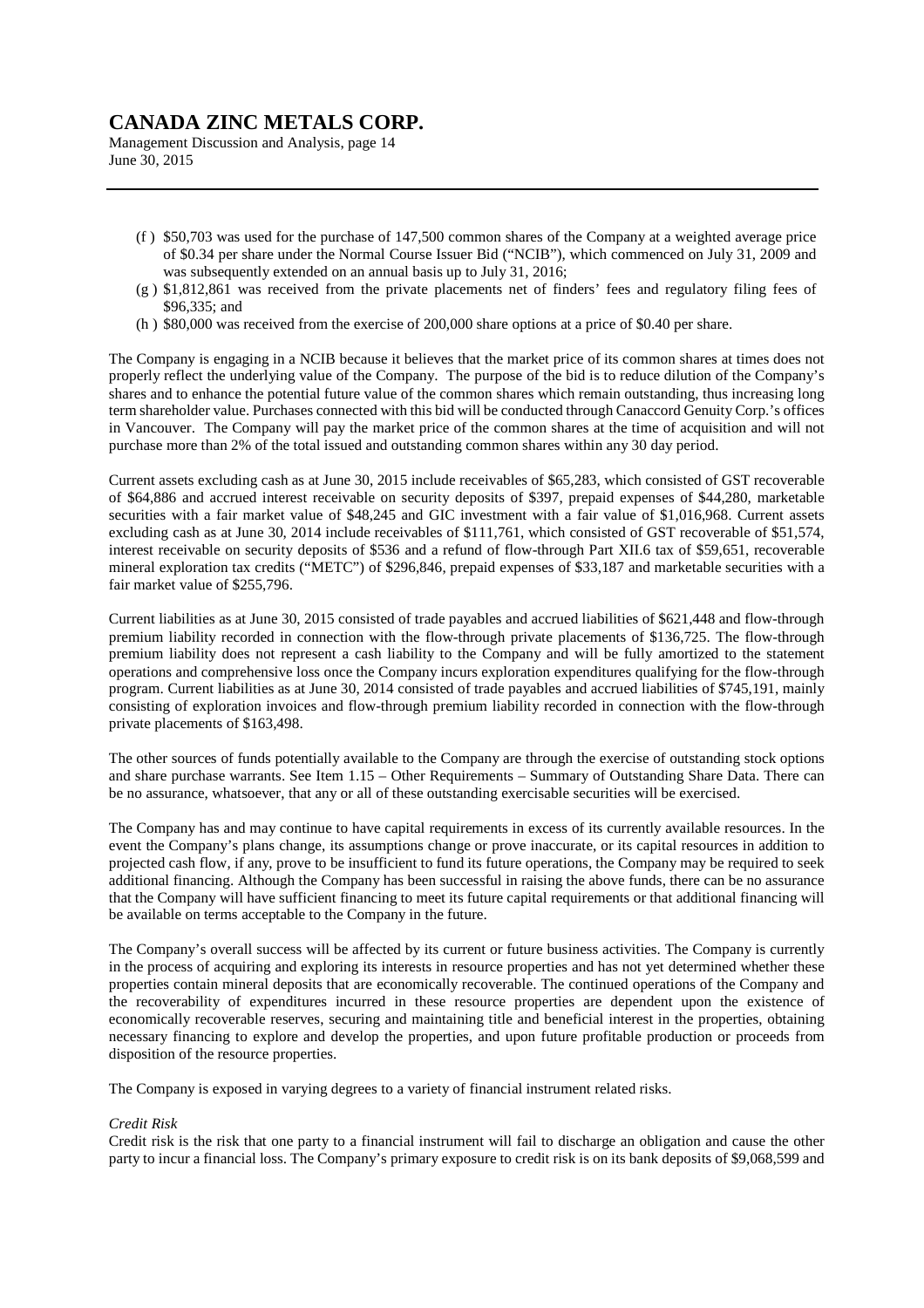Management Discussion and Analysis, page 15 June 30, 2015

a long-term investment in a GIC of \$1,000,000. This risk is managed by using major Canadian banks that are high credit quality financial institutions as determined by rating agencies.

The Company's secondary exposure to credit risk is on its receivables. This risk is minimal as receivables consist primarily of refundable government sales taxes and interest accrued on a GIC investment.

#### *Liquidity Risk*

Liquidity risk arises through the excess of financial obligations over available financial assets due at any point in time. The Company's objective in managing liquidity risk is to maintain sufficient readily available reserves in order to meet its liquidity requirements at any point in time. The Company achieves this by maintaining sufficient cash and cash equivalents. As at June 30, 2015, the Company was holding cash deposits of \$9,068,599 to settle current cash liabilities of \$621,448. Management believes it has sufficient funds to meet its current obligations as they become due and to fund its exploration projects and administrative costs.

#### *Market risk*

Market risk is the risk of loss that may arise from changes in market factors such as interest rates, foreign exchange rates, and commodity and equity prices. These fluctuations may be significant and the Company, as all other companies in its industry, has exposure to these risks.

#### *Interest Rate Risk*

The Company is exposed to interest rate risk as its bank treasury account, other assets, and long-term investment earn interest income at variable rates. The effect of a 10% fluctuation in interest rates may result in an increase or decrease in net loss of \$13,603.

### *Currency Risk*

The Company operates in Canada and is therefore not exposed to significant foreign exchange risk arising from transactions denominated in a foreign currency.

#### *Price risk*

The Company is exposed to price risk with respect to commodity and equity prices. Equity price risk is defined as the potential adverse impact on the Company's earnings due to movements in individual equity prices or general movements in the level of the stock market. Commodity price risk is defined as the potential adverse impact on earnings and economic value due to commodity price movements and volatilities. The Company closely monitors certain commodity prices, individual equity movements, and the stock market to determine the appropriate course of action to be taken by the Company.

The Company also maintains investments in certain marketable securities. There can be no assurance that the Company can exit these positions if required, resulting in proceeds approximating the carrying value of these securities.

#### **1.8 Off-Balance Sheet Arrangements**

The Company does not utilize off-balance sheet arrangements.

#### **1.9 Transactions with Related Parties**

Key management personnel includes persons having the authority and responsibility for planning, directing, and controlling the activities of the Company as a whole. Key management personnel comprise of the directors of the Company, executive and non-executive, and Vice President of Exploration.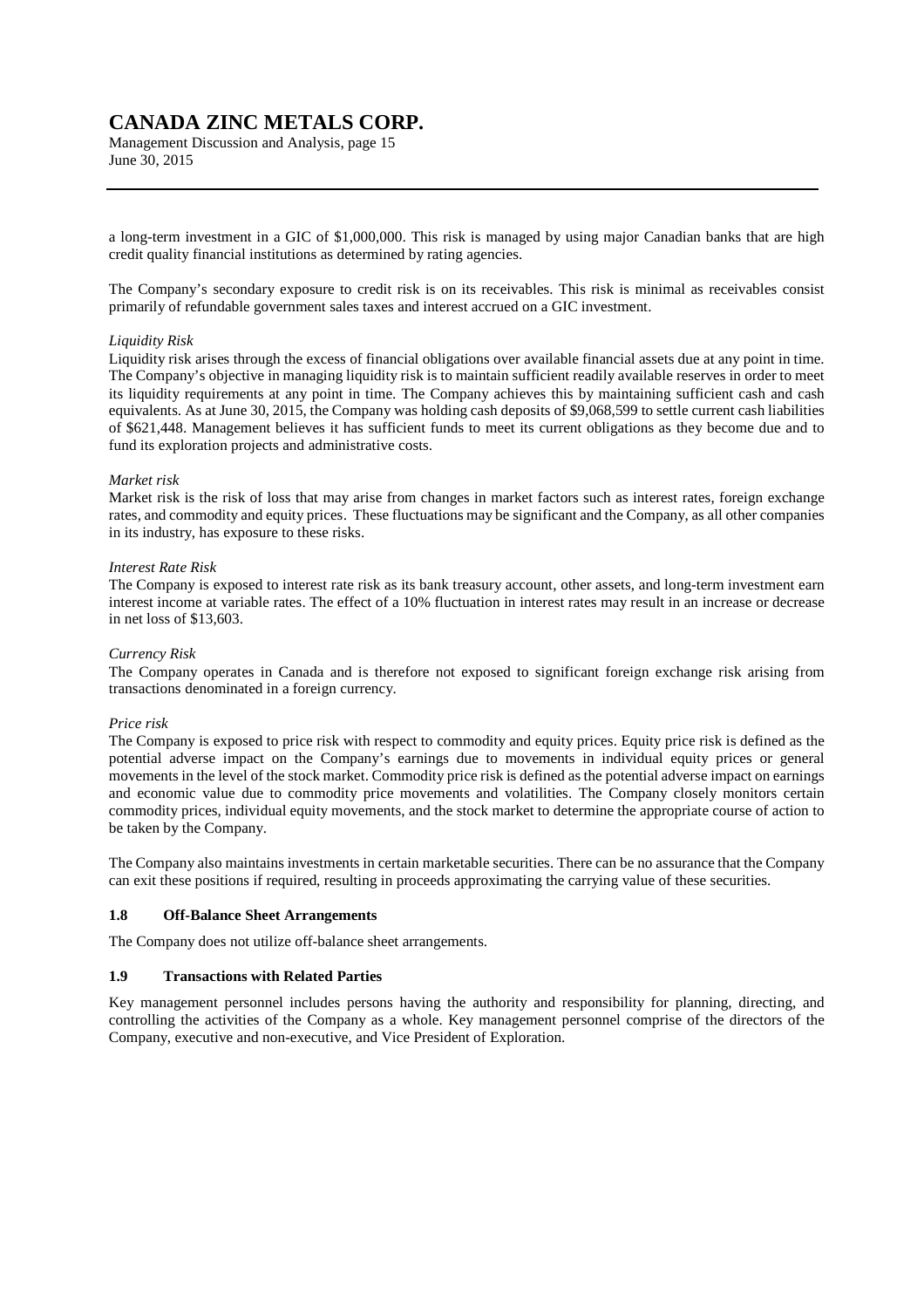Management Discussion and Analysis, page 16 June 30, 2015

The remuneration of the key management personnel during the years ended June 30, 2015 and 2014 were as follows:

|                                         | 2015            |    | 2014    |
|-----------------------------------------|-----------------|----|---------|
| Bonuses (iii)                           | \$<br>52,184    | \$ | 50,907  |
| Consulting fees (iv)                    | 15,000          |    | 15,000  |
| Directors fees (ii)                     | 50,000          |    | 50,000  |
| Exploration and evaluation expenditures |                 |    |         |
| (geological consulting) (v)             | 147,504         |    | 140,016 |
| Management fees (i)                     | 354,000         |    | 304,000 |
| Other employment benefits (vii)         | 26,018          |    | 14,970  |
| Share-based compensation (vi)           | 479,994         |    | 369,038 |
| Total                                   | \$<br>1.124.700 | S  | 943.931 |

- (i) On May 1, 2007, the Company entered into a management and administrative agreement with Varshney Capital Corp. ("VCC"), "), a company with two common directors, Peeyush Varshney and Praveen Varshney, whereby the Company agreed to pay management and administrative fees of \$12,500 and \$5,000 per month, respectively. The agreement was amended effective July 1, 2011 and May 1, 2014 to increase the monthly management fee to \$24,500 and \$29,500, respectively. During the year ended June 30, 2015, the Company paid or accrued  $$354,000$  (2014 – \$304,000) for management fees and \$60,000 (2014 – \$60,000) for administrative fees to VCC;
- (ii) the Company paid or accrued \$50,000 (2014 \$50,000) in directors' fees to the five directors of the Company - Henry Giegerich, John Thomas, Marco Strub, Peeyush Varshney and Praveen Varshney;
- (iii) the Company paid or accrued a bonus of \$52,184 (2014 \$50,907) to VCC;
- (iv) the Company paid or accrued \$15,000 (2014 \$15,000) for consulting fees to Sircon AG, a company controlled by Marco Strub, a director of the Company;
- (v) the Company paid or accrued geological consulting fees of \$147,504 (2014 \$140,016) to Ridgeview Resources Ltd., a company controlled by Ken MacDonald, VP of Exploration of the Company, of which \$107,878 was capitalized as exploration and evaluation costs and \$39,626 was expensed as consulting fees;
- (vi) share-based compensation is the fair value of options that have been granted to directors and executive officers and the related compensation expense recognized over the vesting periods; and
- (vii) other employment benefits included life insurance and health benefits for the CEO and health benefits for the CFO of the Company.

### **1.10 Fourth Quarter and Subsequent Events**

During the fourth quarter ended June 30, 2015, the Company granted 3,785,000 share options to directors, officers, employees and consultants of the Company exercisable for 10 years at a price of \$0.23 per share. In addition, previously granted share options to a number of employees to acquire 172,500 common shares at a price between \$0.50 per share and \$1.05 per share, expiring between February 11, 2018 and November 24, 2020, have been re-priced to \$0.23 per share.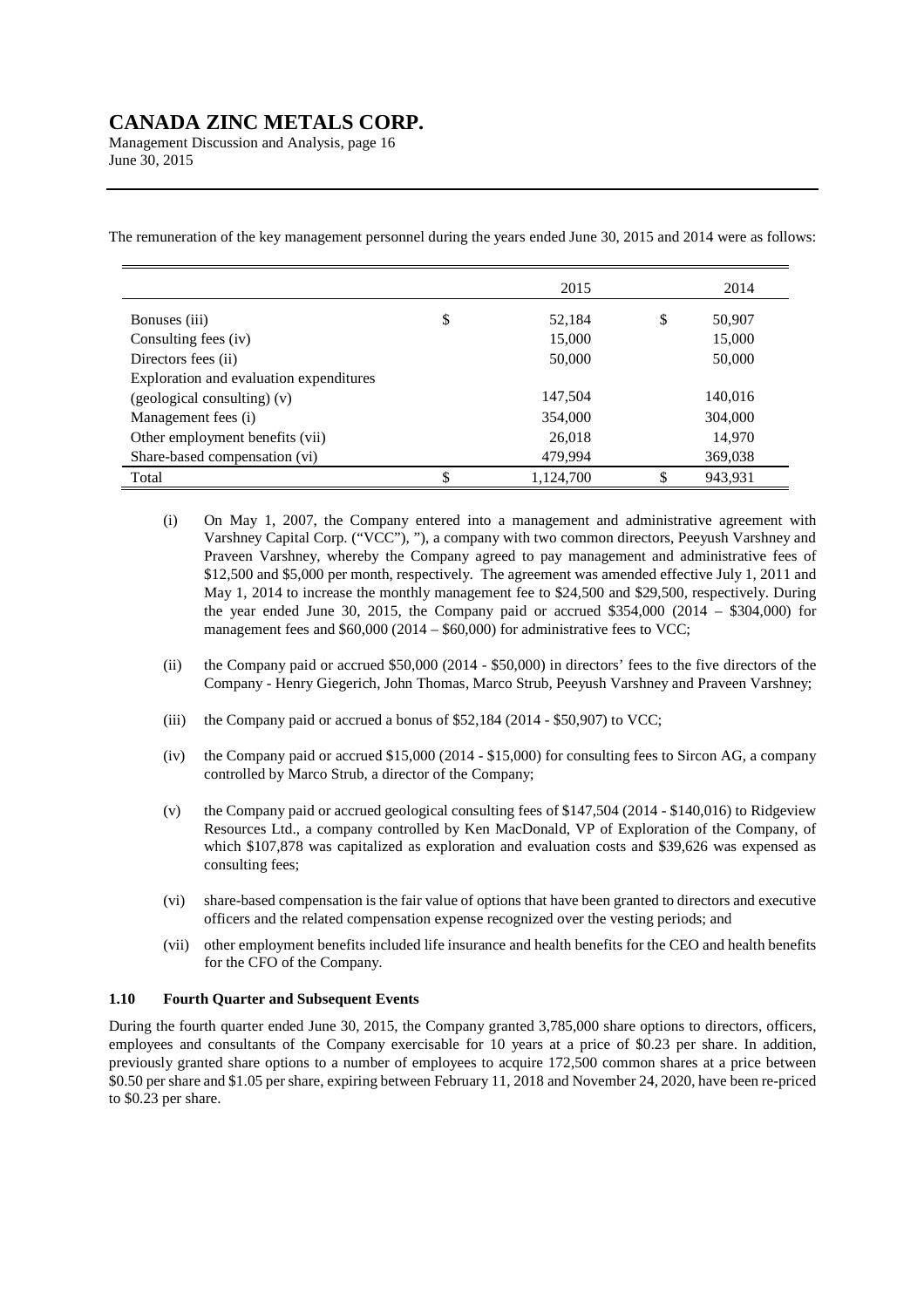Management Discussion and Analysis, page 17 June 30, 2015

In June 2015, the Company commenced drilling on the Cardiac Creek deposit and purchased the existing on-site camp trailers, fuel tanks and other equipment from a subcontractor. As a result, the Company will be no longer required to subcontract the rental of the camp, which will result in substantial annual savings.

Mr. Henry Giegerich resigned from the Board of Directors of the Company effective June 30, 2015.

Please also see Summary of Quarterly Results section of the MD&A.

Subsequent to the year ended June 30, 2015:

- a. the Company cancelled and returned to its treasury, 149,000 common shares of the Company, of which 145,000 were repurchased prior to June 30, 2015;
- b. the Company received TSXV approval for its new NCIB application to purchase at market price up to 7,620,721 common shares, being approximately 5% of the Company's issued and outstanding common shares through the facilities of the TSXV. The bid commenced on August 1, 2015 and will stay open for another 12 months;
- c. the Company repurchased 48,000 of its common shares for the total consideration of \$8,770 at a weighted average price of \$0.18 per share under the new bid;
- d. the Company extended the expiry date the term of 1,250,000 share purchase warrants exercisable at a price of \$0.40 per common share for 1,250,000 common shares of the Company by two years to September 16, 2017. These share purchase warrants were issued pursuant to the September 2013 private placement (Note 11(b)(viii)). All other terms of the warrants remain unchanged; and
- e. 3,365,000 previously granted stock options were voluntarily surrendered by directors, officers and consultants of the Company.

#### **1.11 Proposed Transactions**

The Company does not have any proposed transactions as at June 30, 2015 other than as disclosed elsewhere in this document.

### **1.12 Critical Accounting Estimates**

Not applicable to venture issuers.

### **1.13 Changes in Accounting Policies including Initial Adoption**

The financial information presented in this MD&A has been prepared in accordance with International Financial Reporting Standards. Our significant accounting policies are set out in Note 2 of the audited consolidated financial statements of the Company, as at and for the year ended June 30, 2015.

#### *New standards adopted during the year*

Effective July 1, 2014, the following standards were adopted but did not have a material impact on the consolidated financial statements.

IAS 32 (Amendment): Standard amended to clarify requirements for offsetting financial assets and financial liabilities. IFRS 10 Investment Entities – Amendment.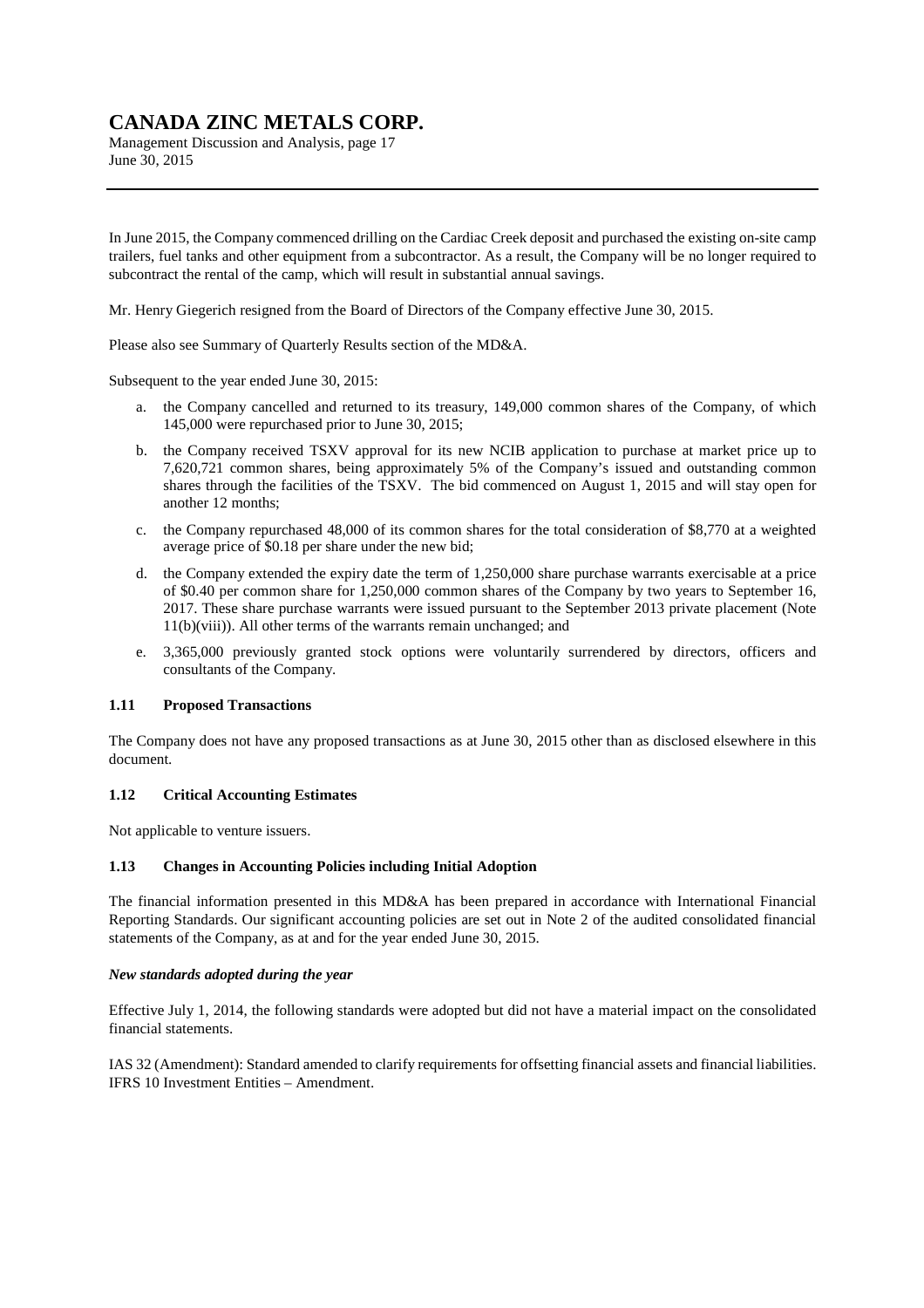Management Discussion and Analysis, page 18 June 30, 2015

### *New standards and interpretations not yet adopted*

Certain new standards, interpretations, amendments and improvements to existing standards were issued by the IASB or IFRIC that are mandatory for future accounting periods. The following have not yet been adopted by the Company and are being evaluated to determine their impact.

- IFRS 7: Amended to require additional disclosures on transition from IAS 39 and IFRS 9, effective for annual periods beginning on or after January 1, 2015.
- IFRS 9: New standard that replaced IAS 39 for classification and measurement, tentatively effective for annual periods beginning on or after January 1, 2018.
- IFRS 15 Revenue from contracts with customers, the standard on revenue from contracts with customers was issued on May 28, 2014 and is effective for annual reporting periods beginning on or after January 1, 2018 for public entities with early adoption permitted.

### **1.14 Financial Instruments and Other Instruments**

The Company's financial instruments as at June 30, 2015 were as follows:

|                                        | Available for<br>Loans &<br>receivables<br>sale |        | Fair Value through<br>Profit or Loss |        | Other financial<br>liabilities |    |         |
|----------------------------------------|-------------------------------------------------|--------|--------------------------------------|--------|--------------------------------|----|---------|
| <b>Financial assets</b>                |                                                 |        |                                      |        |                                |    |         |
| Cash                                   | \$                                              | $-$    | \$                                   |        | \$<br>9,068,599                | \$ |         |
| Receivables                            |                                                 | 397    |                                      |        |                                |    |         |
| Marketable securities                  |                                                 |        |                                      | 48,245 |                                |    |         |
| Investment                             |                                                 |        |                                      |        | 1,016,968                      |    |         |
| Refundable deposit                     |                                                 | 98.429 |                                      |        |                                |    |         |
| <b>Financial liabilities</b>           |                                                 |        |                                      |        |                                |    |         |
| Trade payables and accrued liabilities |                                                 |        |                                      |        |                                |    | 621,448 |
|                                        | ፍ                                               | 98,826 | £.                                   | 48,245 | 10,085,567                     | S. | 621,448 |

Unless otherwise disclosed their carrying values approximate their fair values due to the short term nature of these instruments. Please also see Note 2 of the audited consolidated financial statements of the Company for the year ended June 30, 2015.

#### **1.15 Other Requirements**

#### **Summary of outstanding share data as at October 22, 2015:**

(1) Authorized: Unlimited common shares without par value

|     | Issued and outstanding:<br>Less treasury shares: | 152,414,428<br>(48,000) |
|-----|--------------------------------------------------|-------------------------|
| (2) | Share options outstanding:                       | 7.257.500               |
| (3) | Warrants                                         | 1.250,000               |

Additional disclosures pertaining to the Company's technical report, management information circulars, material change reports, press releases and other information are available on the SEDAR website at www.sedar.com.